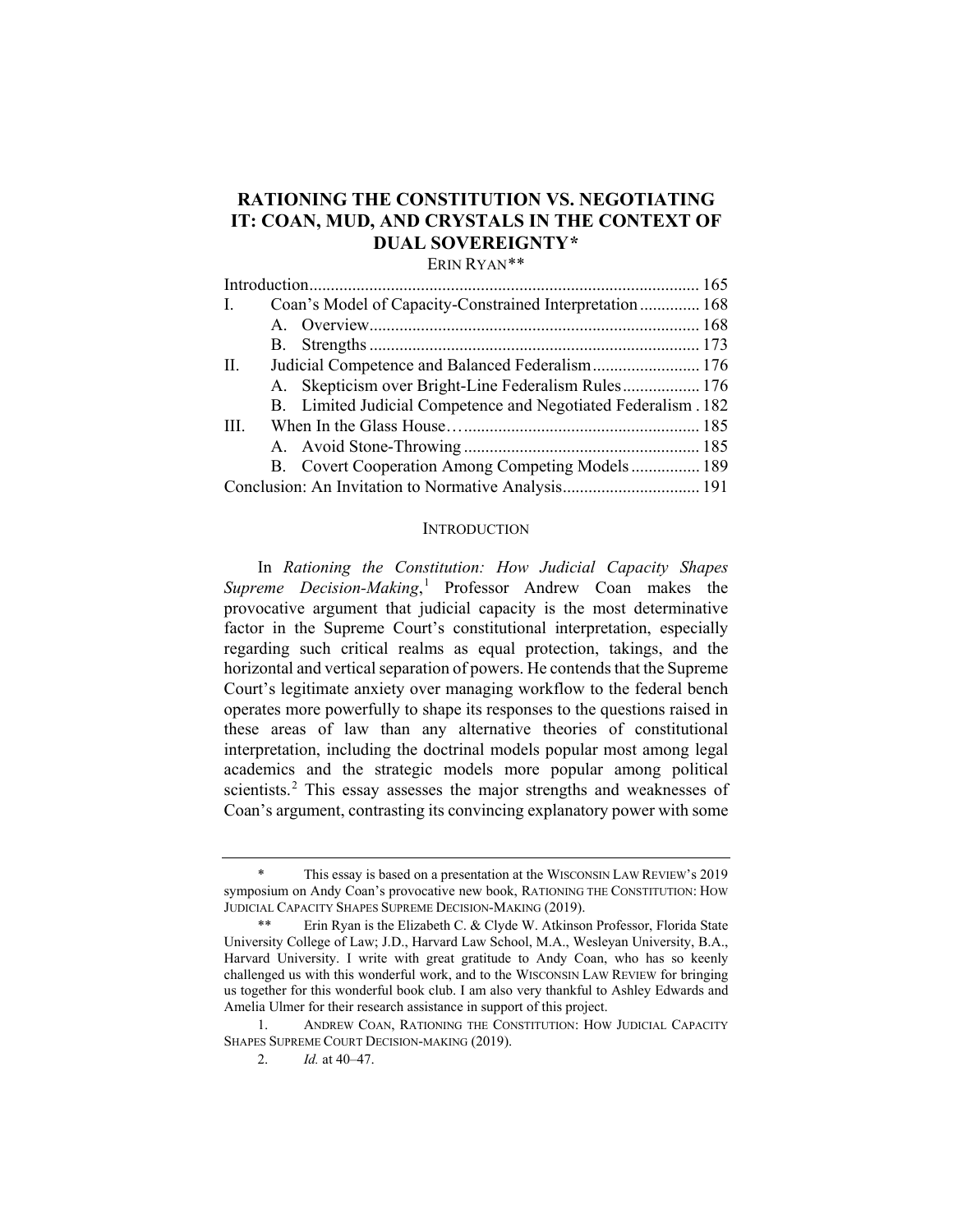<span id="page-1-9"></span>of the limits of its own breadth of field. It also explores the intersection of his theory with a different capacity-driven theory of constitutional interpretation that I first offered in *Negotiating Federalism*[3](#page-1-1) and later in FEDERALISM AND THE TUG OF WAR WITHIN. [4](#page-1-2)

<span id="page-1-0"></span>Andy's essential argument is that structural limitations on how much attention federal judges can give to any individual case assert powerful but underappreciated constraints on the kinds of decision rules those judges render in interpreting constitutional dilemmas.<sup>[5](#page-1-3)</sup> Too often, he argues, the Supreme Court reacts to this pressure by creating decision rules more responsive to the limits of judicial capacity than to the substantive legal values at stake in a given constitutional dispute.<sup>[6](#page-1-4)</sup> For Coan, judicial capacity is thus the most reliably dispositive factor in much of the Supreme Court's subject matter jurisprudence—explaining why the Court so often turns to bright-line categorical rules that limit judicial discretion in complex constitutional arenas where litigation might otherwise overwhelm the federal bench.<sup>[7](#page-1-5)</sup> More troubling, he contends that the Court gravitates toward categorical rules to cope with capacity pressures even when the complex nature of constitutional disputes makes categorical rules sub-optimal on the merits, especially in the realms of constitutional federalism and separation of powers, equal protection, and takings.<sup>[8](#page-1-6)</sup>

Some readers will be more persuaded than others on different parts of the argument, but we all owe a debt of gratitude to Andy for challenging us with this provocative invitation to reconsider some of the canonical theories of constitutional interpretation that it threatens to disrupt. I was especially interested in the way that his theory of judicial capacity intersects with my own theory of negotiated governance within Balanced Federalism, which recognizes the interpretive value of certain bilaterally negotiated outcomes by political branches in federalism contexts where judicial capacity is low.<sup>[9](#page-1-7)</sup> Although we do not cover the exact same theoretical territory, Andy and I share the deep concern that the Court's federalism jurisprudence sometimes misuses categorical rules in contexts where they are necessarily under- or over-inclusive, failing to account for critical nuances in complex cases, controversies, and policy dilemmas.<sup>[10](#page-1-8)</sup>

<span id="page-1-1"></span><sup>3.</sup> Erin Ryan, *Negotiating Federalism*, 52 B.C. L. REV. 1 (2011) [hereinafter Ryan, *Negotiating Federalism*].

<span id="page-1-4"></span><span id="page-1-3"></span><span id="page-1-2"></span><sup>4.</sup> ERIN RYAN, FEDERALISM AND THE TUG OF WAR WITHIN (2011) [hereinafter RYAN, F&TWW].

<sup>5.</sup> *See* COAN, *supra* note [1,](#page-0-4) at 2–9.

<sup>6.</sup> *Id.*

<sup>7.</sup> *Id.*

<sup>8.</sup> *Id.*

<sup>9.</sup> *See generally* RYAN, F&TWW, *supra* not[e 4.](#page-1-0)

<span id="page-1-8"></span><span id="page-1-7"></span><span id="page-1-6"></span><span id="page-1-5"></span><sup>10.</sup> For that reason, the subtitle of my presentation, *Coan, Mud, and Crystals in the Context of Dual Sovereignty*, is a direct homage to Carol Rose, who famously helped us think so effectively about the implications of deploying crystalline rules and muddier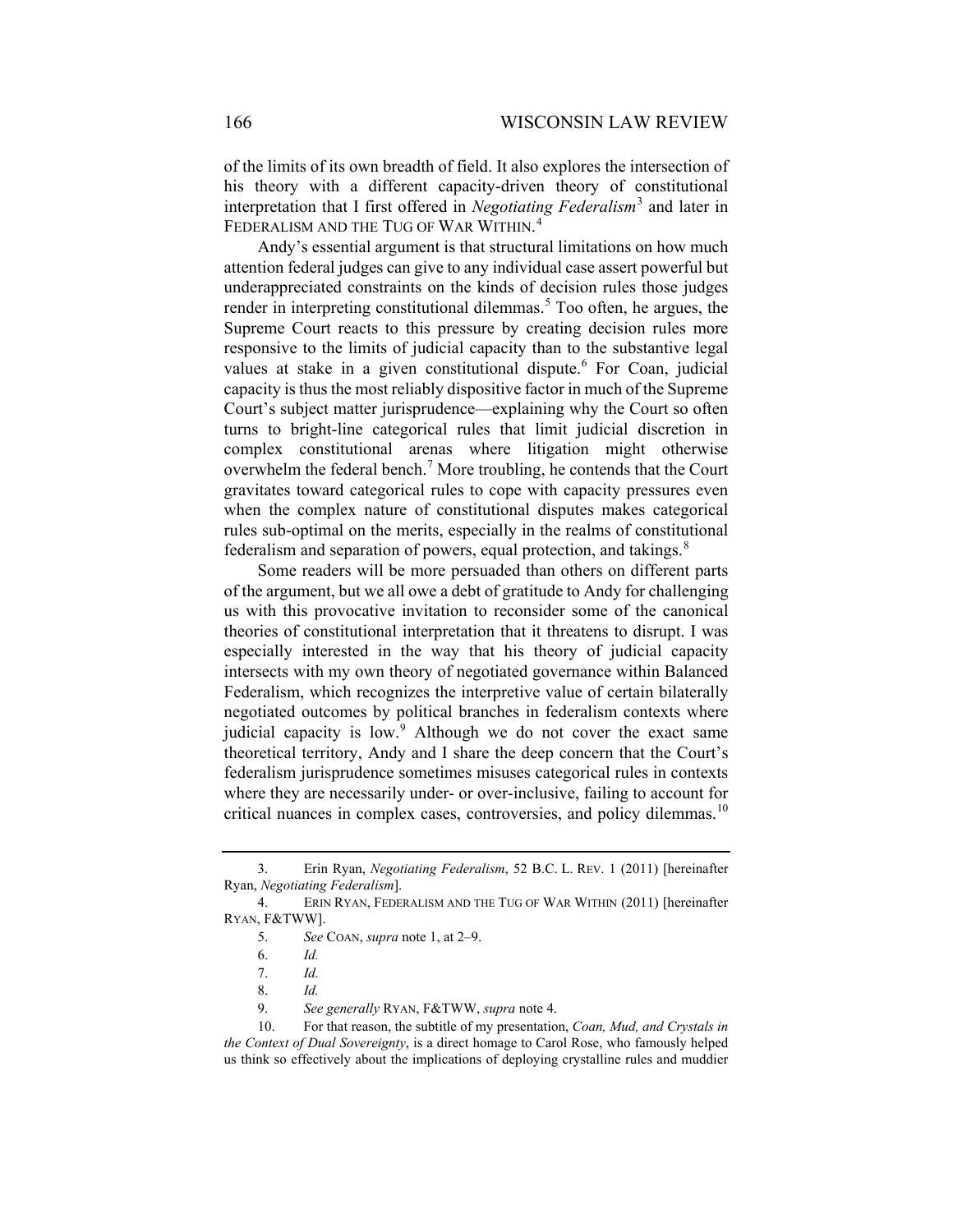Andy may not have anticipated that his argument would support mine, but his critique of how capacity constraints cause the Court to reach suboptimal solutions in the federalism context provides critical theoretical support for my claim that federalism interpretation should be shared among all three branches according to the distinctive capacity that each brings to the interpretive enterprise. $11$ 

<span id="page-2-1"></span>The remarks that follow will assess some of the strengths and weaknesses of Coan's provocative argument and explore the support that the capacity theory provides for the role of interpretive intergovernmental bargaining in contexts of jurisdictional overlap. I'll begin with an overview of Coan's book, paying homage to some of his most important contributions. There are many, of course, but in Part I, I'll review three in particular. First, there is the undeniable explanatory power of his model in accounting for the plethora of bright-line rules and categorical deference that we find among the Court's jurisprudence in the areas he highlights. In light of this model, Coan provides valuable advice to litigants about how to advocate around the capacity constraints of judicial decision-making. Perhaps even more important are the admonitions he offers the rest of us about how the limits of judicial capacity should temper our expectations about the role of the courts in a legal system within which courts are only one component.

In Part II, I'll consider the intersection between RATIONING THE CONSTITUTION, especially its analysis of the Court's federalism jurisprudence, and my own theory of negotiated governance within Balanced Federalism. As noted, we share a strong skepticism about the Court's use of "bright-line" categorical rules in its federalism jurisprudence, and the implications for judicial competence in these arenas. I'll make the case that Coan's analysis of the limits of judicial capacity buttresses my own claims in favor of intergovernmental bargaining in the interjurisdictional gray area as an alternative means of interpreting federalism where judicial capacity is low.

standards to resolve problems like these. Carol M. Rose, *Crystals and Mud in Property Law*, 40 STAN. L. REV. 577 (1988).

<span id="page-2-0"></span><sup>11.</sup> RYAN, F&TWW, *supra* note [4,](#page-1-0) at 181–214, 265–70, 339–70 (discussing what the Balanced Federalism model involves). As I describe in subsequent work, "Balanced Federalism emphasizes dynamic interaction among the various levels of government and shared interpretive responsibility among the three branches of government, with the overall goal of achieving a balance among the competing federalism values that is both dynamic and adaptive over time. The full elaboration in [F&TWW] helps provide the missing theoretical justification for the tools of cooperative federalism that predominate in modern American governance, as well as support for future moves by environmental governance toward even greater dynamic engagement. It emphasizes the skillful deployment of legislative, executive, and judicial capacity at each level of federalism-sensitive governance, allocating authority based on the specific forms of decision-making in which they excel." Erin Ryan, *Secession and Federalism in the United States*, 96 OR. L. REV. 123, 161 (2017) [hereinafter *Secession and Federalism*].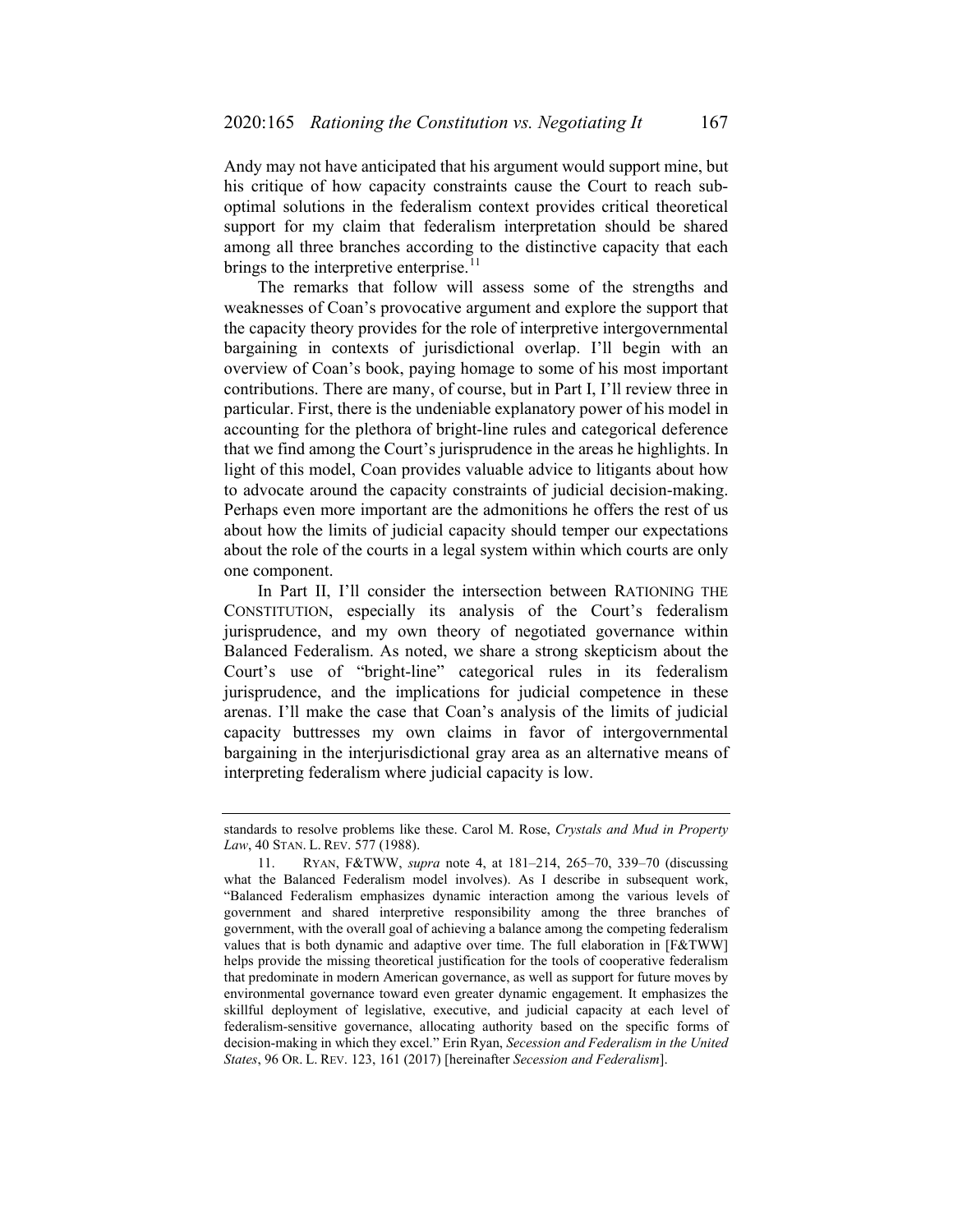Finally, in Part III, and notwithstanding the admiration that I have for the work overall, I'll nod to some of the limits that I see in Coan's theory. I'll suggest that in his robust critique of categorical rules, Coan nevertheless applies one himself, in a way that conflates important differences between the bright-line categorical deference that the Court applies in some contexts and the deferential but discretionary review that it applies in others. Coan also presents the capacity model as distinct from the predominant models of judicial interpretation that preceded it—the attitudinal, legalist, and strategic models—but I'll suggest that the capacity model is really symbiotic with them, and in some regards, already accounted for within them.

I'll close by pressing Andy to think more seriously about a systemic remedy for the problems he so aptly identifies here—in which limited judicial capacity leads to suboptimal judicial decision-making. After all, one potential solution to the problem Coan identifies is to vastly expand the courts by seating more judges, which would alleviate capacity constraints by directly increasing capacity. Yet another potential conclusion one might draw from his work is that we should reduce the size and importance of the judiciary, yielding greater power to the political branches, because courts are inherently unable to manage the responsibilities, we heap upon them in the framework of adversarial process. It's unclear which of these alternatives would be preferable to Andy, but given the strength of the rest of his presentation, I think we'd all like to hear his normative recommendations.

#### I. COAN'S MODEL OF CAPACITY-CONSTRAINED INTERPRETATION

This part briefly outlines the thrust and then the strengths of Coan's argument. The book warrants praise, especially for its powerful explanation of the Court's penchant for categorical rules in legal realms that would strain judicial capacity, for the guidance it offers litigants operating within the capacity-constrained system, and for the clear-eyed assessment it provides of how judicial capacity also limits judicial competence—even in circumstances where we traditionally have high expectations for the courts.

# *A. Overview*

<span id="page-3-0"></span>In a very small nutshell, Coan's argument is that the federal judiciary lacks the capacity—in terms of the sum total of hearts, minds, and human hours available each day—that would be necessary to resolve all the cases that come before it in the most optimal way.<sup>[12](#page-3-0)</sup> As he explains, there are

<sup>12.</sup> COAN, *supra* note [1,](#page-0-4) at 13–18.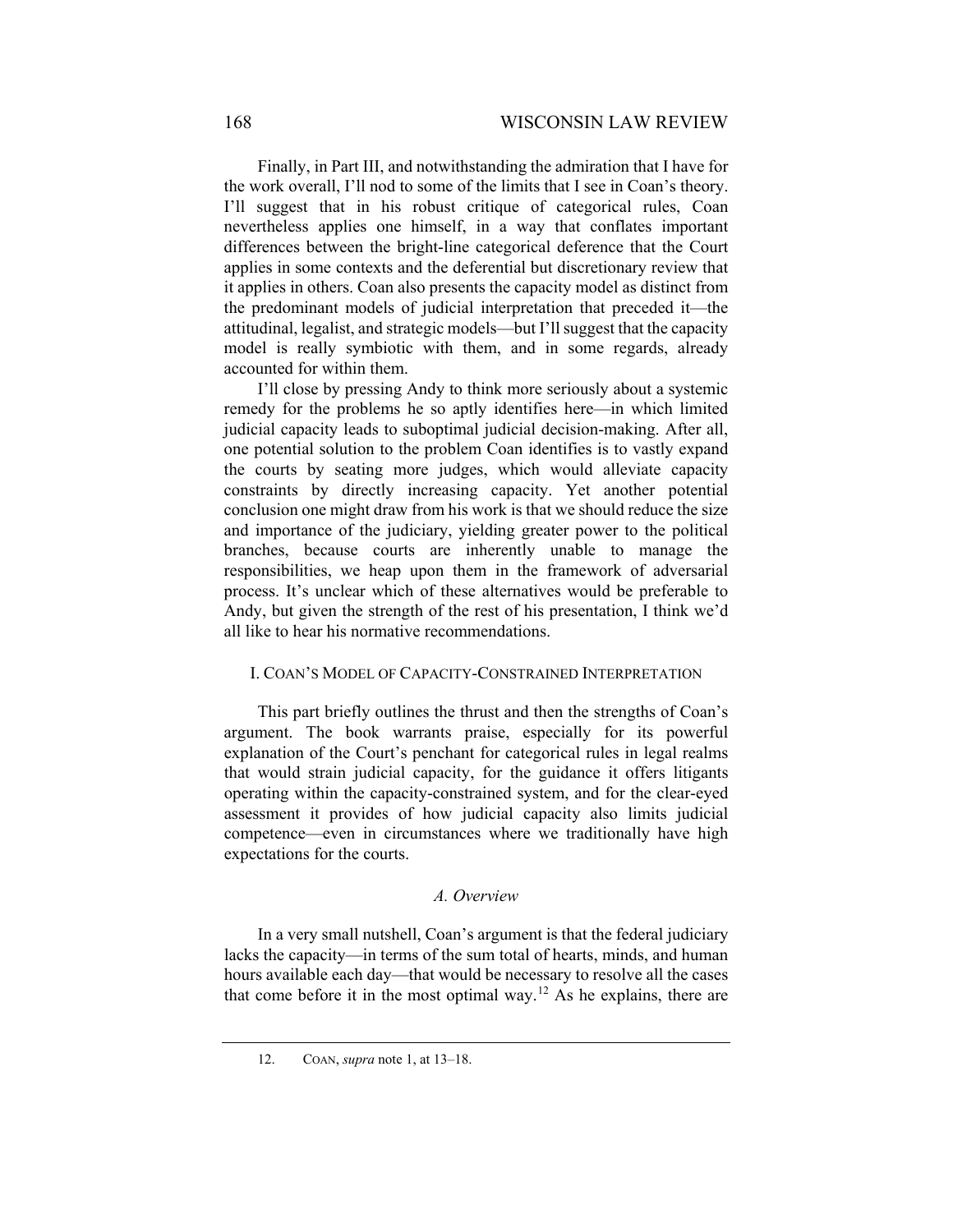comparatively few federal judges available to hear cases in a large nation, and far fewer Supreme Court justices.<sup>[13](#page-4-0)</sup> Accordingly, there is only so much these individuals can do, even with all the institutional support provided by the federal court system. This inherent capacity limitation puts strong pressure on the Supreme Court to craft rules of adjudication that will limit the flow of cases to the federal bench beyond what it can effectively handle within minimal professional standards.<sup>[14](#page-4-1)</sup>

As a result, Coan argues that in legal domains where the Court is worried about being overwhelmed, it has no choice but to either "defer to the political process, employ hard-edged categorical rules, or both."<sup>[15](#page-4-2)</sup> The Court will prefer decision rules that limit how closely judges must engage with the facts of each case, and how often they are asked to assess them, because otherwise, the system of justice would simply grind to a halt.<sup>[16](#page-4-3)</sup> Alternative approaches that invite broader judicial discretion and closer scrutiny of individual circumstances would simply invite more timeconsuming litigation than the judiciary could realistically handle—at least without sacrificing certain bedrock principles of judicial administration that we are collectively unwilling to sacrifice, such as minimum professional standards, due process, and legal-quality workmanship.<sup>[17](#page-4-4)</sup> Equally important, the Court will create categorical rules to limit disuniformity across the federal circuits to a tolerable level, reflecting concerns that too much disuniformity among the lower courts could call into question both the rule of law and the effectiveness of the judiciary within it.<sup>[18](#page-4-5)</sup>

Coan summarizes his fundamental claim by analogizing to a family budget: the Supreme Court can't spend more capacity than it has, so it must effectively "ration" constitutional adjudication by creating rules that limit the time and effort federal judges will have to spend engaging with the kinds of cases that most dangerously threaten these harms.<sup>[19](#page-4-6)</sup> He concedes exceptions in some areas of law, where the Court has created vague standards or bucked majoritarian impulses that invite more litigation than the capacity model would predict.<sup>[20](#page-4-7)</sup> But even if it is not

<span id="page-4-7"></span><span id="page-4-6"></span><span id="page-4-5"></span><span id="page-4-4"></span><span id="page-4-3"></span><span id="page-4-2"></span><span id="page-4-1"></span><span id="page-4-0"></span>20. *See, e.g.*, *id.* at 202–03 (noting the Court's willingness to invalidate major federal statutes in contrast to the predictions of the judicial capacity model, such as the Affordable Care Act in *National Federation of Independent Businesses v. Sebelius*, 567 U.S. 519 (2012), the Gun-Free Schools Act in *United States v. Lopez*, 514 U.S. 549 (1995), and the Violence Against Women Act in *United States v. Morrison*, 529 U.S. 598 (2000)); *id.* at 77 (describing how such Spending Clause cases as *United States v. Butler*, 297 U.S.

<sup>13.</sup> *Id.*

<sup>14.</sup> *Id.* at 19–31.

<sup>15.</sup> *Id.* at 32.

<sup>16.</sup> *Id.* at 32–37.

<sup>17.</sup> *Id.*

<sup>18.</sup> *Id.*

<sup>19.</sup> *Id.* at 20–21.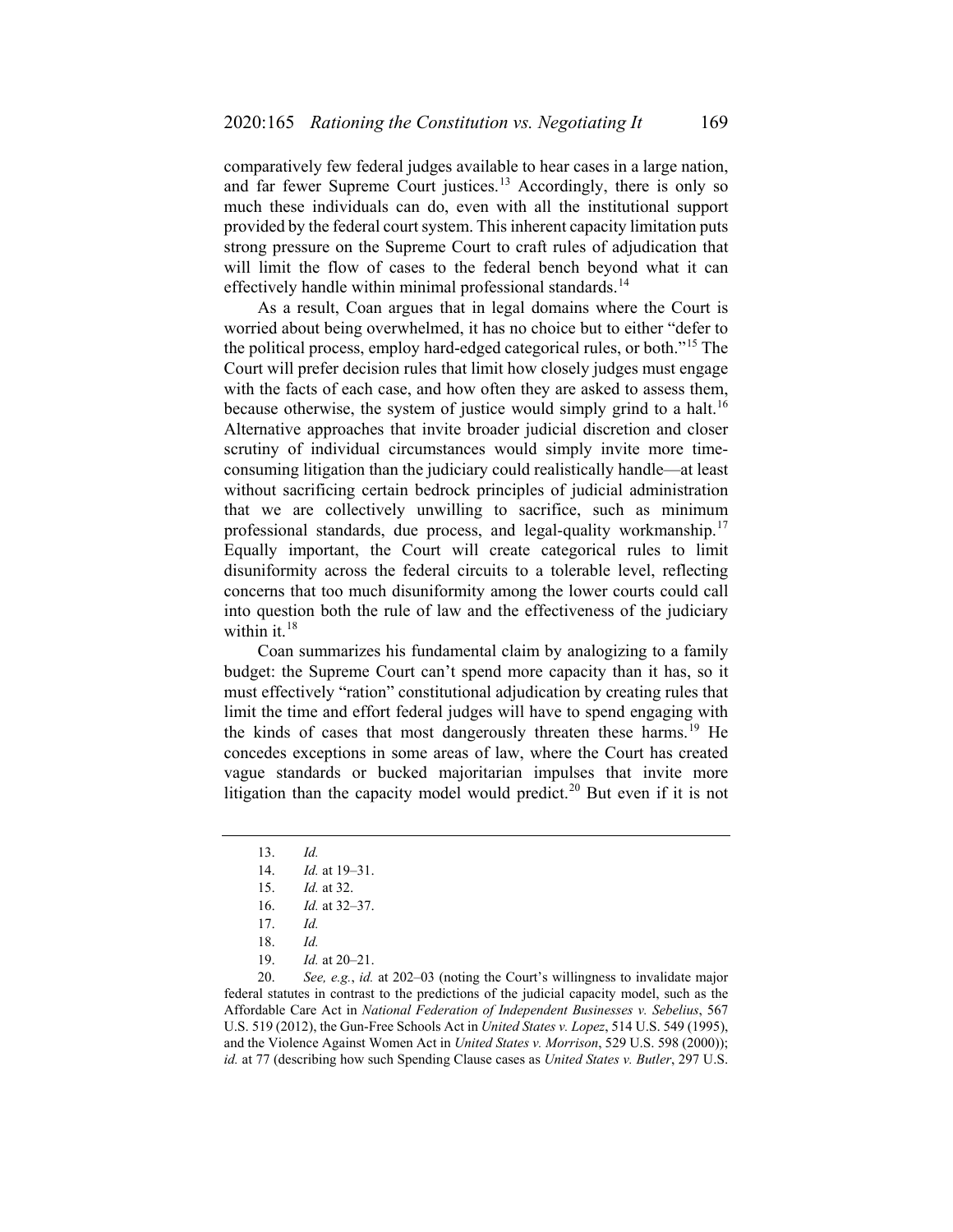perfect, Coan argues that it still outperforms any of its chief competitors at explaining judicial behavior. And on this point, it must be conceded that the capacity model has real explanatory power.

He then distinguishes these primary alternative models, which he identifies as the Attitudinal, Legalist, and Strategic Models.<sup>[21](#page-5-0)</sup> Coan finds the capacity model superior to the pragmatic Attitudinal Model, a favorite of political scientists, which assumes that judges will decide cases based on personal political ideologies just as legislators do in enacting policy.<sup>[22](#page-5-1)</sup> He also considers the more heroic Legalist Model, which explains judicial decisions in terms of constitutional text, history, precedent, and judges' principled commitments to, for example, the rule of law, judicial restraint, or other legal process ideals.<sup>[23](#page-5-2)</sup> Coan points out that law professors and judges are almost romantically attached to this model and therefore proceed from its assumptions most often—but he concludes that it, too, falls short of the predictive power of the capacity model.<sup>[24](#page-5-3)</sup> Finally, he considers the Strategic Model, which merges elements of Game Theory and Positive Political Theory into the Attitudinal model for the long game.<sup>[25](#page-5-4)</sup> This model acknowledges that justices' strategic anticipation of how other institutional actors are likely to react to their moves can constrain individual political bias in the short term to preserve credibility for accomplishing preferred outcomes further down the line.<sup>[26](#page-5-5)</sup> While Coan concedes different values in each approach, he maintains that none comes close to the accuracy with which the capacity model can predict outcomes.[27](#page-5-6)

Moreover, Coan predicts that based on the constraints of judicial capacity, the Court will be especially predisposed toward categorical rules or broad judicial deference in three specific varieties of legal disputes. The first, which he coins "high volume legal domains," are subject matter areas in which there is likely to be lots of litigation, such that the sheer number of potential legal claims could exceed capacity for meaningful judicial oversight.[28](#page-5-7) If the Court were to craft a fact-responsive, discretionary

- <span id="page-5-3"></span>24. *Id.*
- <span id="page-5-4"></span>25. *Id.* at 44–46.
- <span id="page-5-5"></span>26. *Id.*
- 27. *Id.* at 40–47.
- <span id="page-5-7"></span><span id="page-5-6"></span>28. *Id.* at 25–28.

<span id="page-5-1"></span><span id="page-5-0"></span><sup>1 (1936),</sup> and *NFIB* run counter to the judicial capacity model); *id.* at 115 (citing *Obergefell v. Hodges*, 135 S. Ct. 2584 (2015), as an example from the Court's Equal Protection jurisprudence and *Horne v. Dept. of Agriculture*, 569 U.S. 513 (2013), as an example from the Court's Takings jurisprudence that depart from the predictions of the capacity model). *See also id.* at 37 (noting that the Court's decisions during the New Deal era did not conform to the capacity model).

<sup>21.</sup> *Id.* at 40–47.

<sup>22.</sup> *Id.* at 42–44.

<span id="page-5-2"></span><sup>23.</sup> *Id.* at 41–42.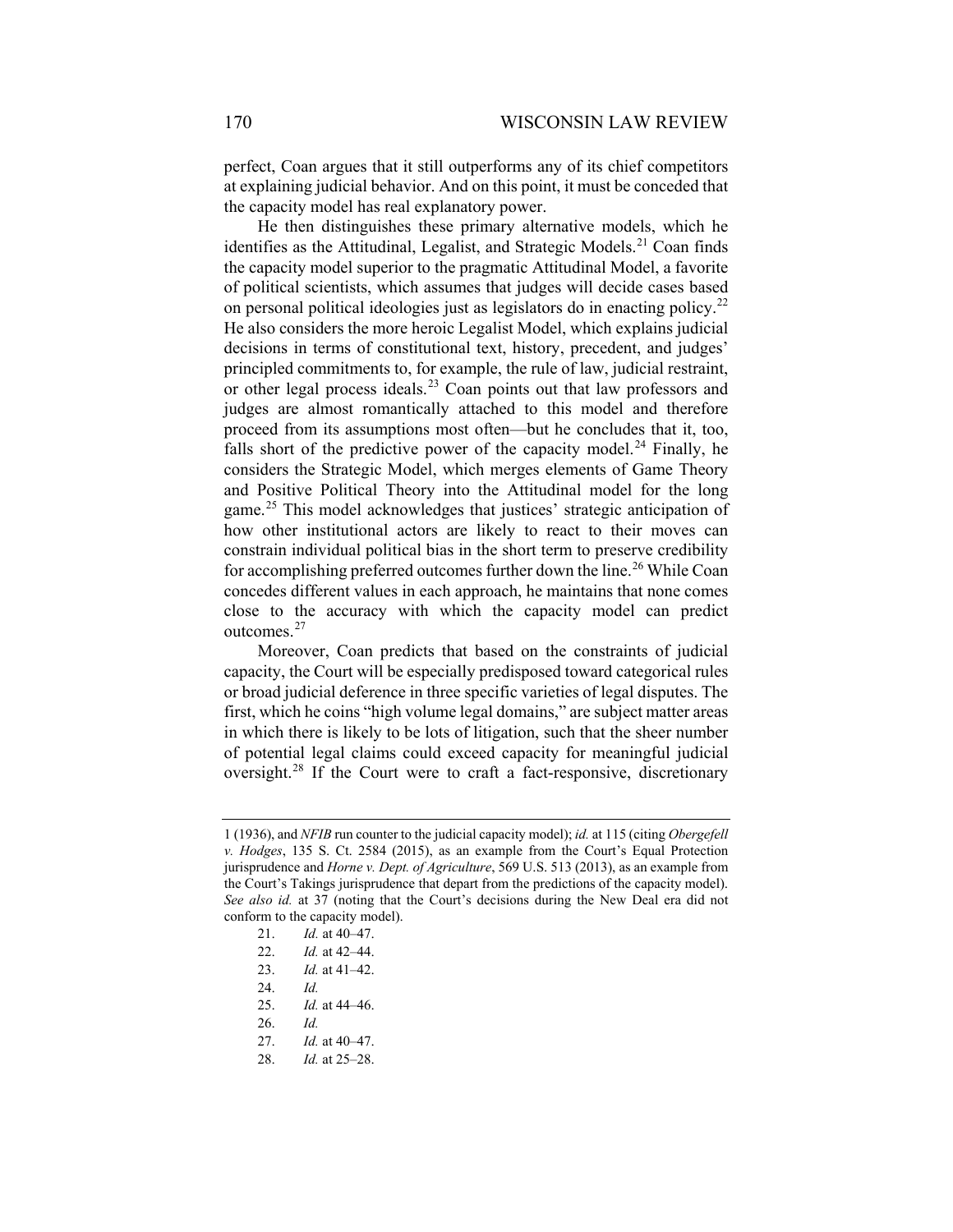standard, the time and energy it would take to handle the resulting litigation would overwhelm the courts beyond their ability to manage.<sup>[29](#page-6-0)</sup> For an example of this kind of legal issue, Coan cites takings claims by plaintiffs alleging the government has burdened their property rights. $30$ 

The second variety that will be especially constrained by judicial capacity are "high stakes legal domains," which are legal matters on which the Supreme Court cannot tolerate disuniformity among the circuits for prudential reasons and must therefore resolve the issue.<sup>[31](#page-6-2)</sup> For example, the Supreme Court feels pressure to resolve circuit splits created whenever a court in one region of the country invalidates a congressional statute while others reach a different result.<sup>[32](#page-6-3)</sup> As a result, the Court is unlikely to open the flood-gates for discretionary decision-making in these arenas, providing categorical guidance to avoid more disuniform decision-making in high-stakes legal arenas than it can effectively resolve.<sup>[33](#page-6-4)</sup> And of course, the third and most capacity-constrained legal arenas are the "hybrid" domains that involve both high-volume and high-stakes legal issues, maximizing pressure on the Court to create categorical rules.<sup>[34](#page-6-5)</sup>

Coan then spends time exploring how the Supreme Court has managed several of these hybrid domains—areas of law that, if not managed wisely, could portend dangerously high volumes of high stakes litigation—by creating categorical rules.<sup>[35](#page-6-6)</sup> He begins with federalism, a classic example of a hybrid "high-volume/high-stakes" domain, in which capacity constraints have operated to produce, he argues, suboptimal categorical rules in the Court's consideration of Commerce and Spending Clause claims.<sup>[36](#page-6-7)</sup>

If the Commerce Clause became the subject of judicial discretion through a more contextually contingent judicial standard, that could make an enormous number of claims more available for judicial review, and these decisions would also be of the high-stakes variety, as the court would not tolerate different responses from different parts of the country on the same federal statutes. $37$  Lots of federal legislation is grounded in the Commerce Clause, and virtually every statute invalidated by a lower court will require Supreme Court review.<sup>[38](#page-6-9)</sup> Coan explains that the Court's solution to this potential problem has been to categorically defer to

<sup>29.</sup> *Id.*

<span id="page-6-3"></span><span id="page-6-2"></span><span id="page-6-1"></span><span id="page-6-0"></span><sup>30.</sup> *Id.*

<sup>31.</sup> *Id.* at 28–29.

<sup>32.</sup> *Id.*

<span id="page-6-5"></span><span id="page-6-4"></span><sup>33.</sup> *Id.*

<sup>34.</sup> *Id.* at 30.

<sup>35.</sup> *Id.*

<span id="page-6-7"></span><span id="page-6-6"></span><sup>36.</sup> *Id.*

<span id="page-6-9"></span><span id="page-6-8"></span><sup>37.</sup> *Id.*

<sup>38.</sup> *Id.*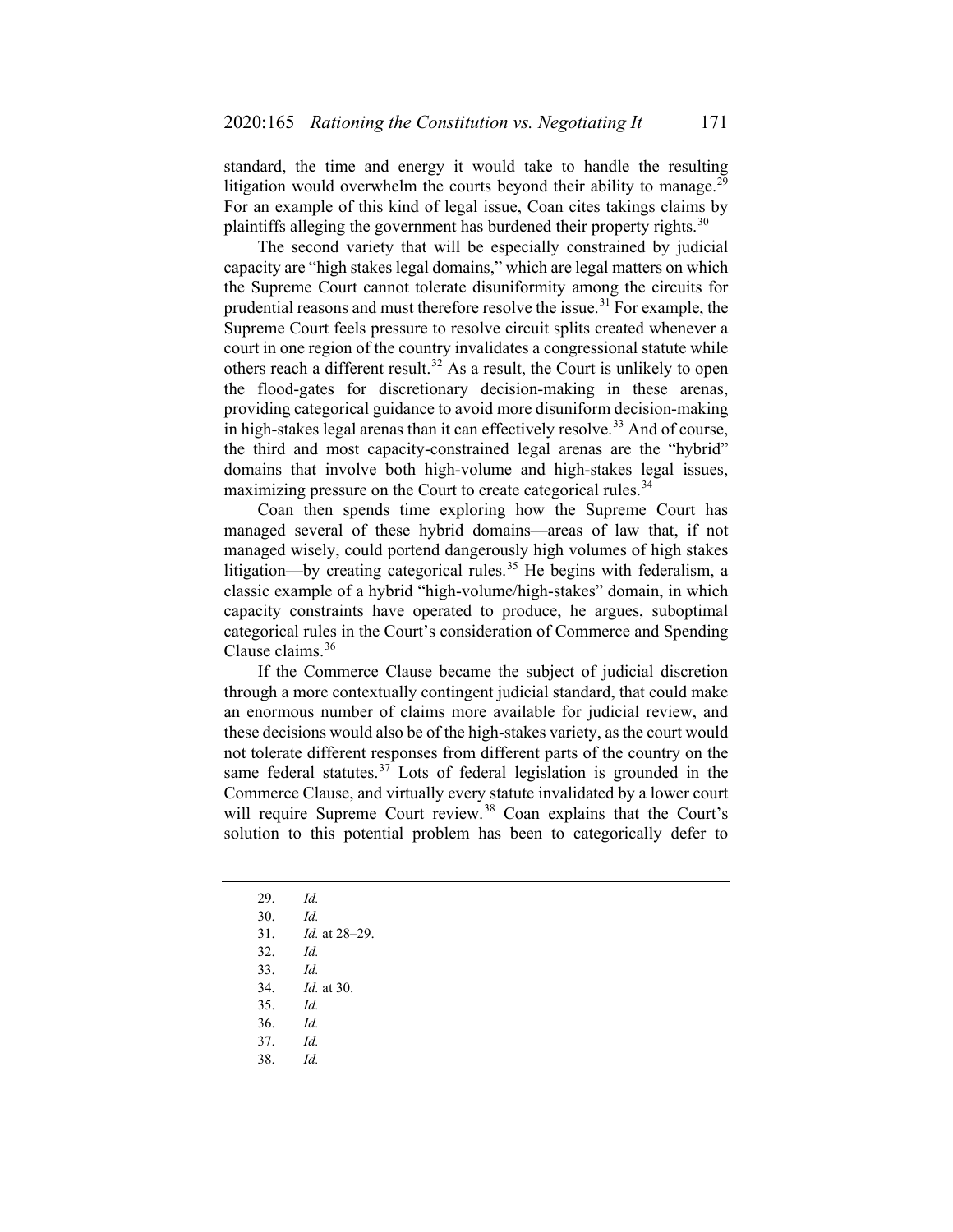Congress—requiring the lower courts to sustain congressional statutes against challenges with just a few narrow limits at the margins, thereby avoiding the onslaught of high-stakes adjudication otherwise required.<sup>[39](#page-7-0)</sup> Coan makes the same claim about the Spending Clause, for the same reasons.[40](#page-7-1) Lots of federal legislation is rooted in the Spending Power, so there would be many claims, and all would involve the potential for invalidating federal statutes, requiring Supreme Court review. If the Court were to reject categorical deference for more judicial discretion in interpreting Spending Clause cases, the federal bench would strain to guarantee uniformity across the polity.<sup>[41](#page-7-2)</sup>

Coan argues that in opting for categorical deference, the Court has eschewed the use of looser standards that would enable the kind of judicial analysis that could yield more nuanced interpretive results that better adjudicate among the competing values at stake. To demonstrate a competing model that would better grapple with the complexity of these cases, he points to the dissenting position taken by Justice Cardozo in *Carter v. Carter Coal*<sup>[42](#page-7-3)</sup> near the beginning of the Court's modern Commerce Clause jurisprudence.[43](#page-7-4) In *Carter Coal*, Justice Cardozo cogently argued for a more fact and context specific analysis for assessing Commerce Clause violations.<sup>[44](#page-7-5)</sup> Yet the Court has never taken that path, notwithstanding the potentially superior results it could yield from a substantive perspective, because, Coan says, doing so would throw open the floodgates to litigation that could easily overwhelm available judicial capacity.[45](#page-7-6)

In addition to the Commerce and Spending Clause, Coan analyzes categorical rules that the Court has adopted in its Separation of Powers, Equal Protection, and Takings jurisprudence as hybrid-driven results of which the capacity model is predictive.<sup>[46](#page-7-7)</sup> He does concede that there are exceptions, such as his recognition that the model is actually less predictive in the Spending Power context than he might expect,  $47$  given the Court's introduction in *National Federation of Independent Busine*s*ses*[48](#page-7-9) *(NFIB)* of the new "anti-leveraging" constraint on Congress's spending power, a standard amply critiqued as vague.<sup>[49](#page-7-10)</sup> Indeed, the fact

- 43. *Id.* at 324–41 (Cardozo, J., dissenting).
- 44. COAN, *supra* not[e 1,](#page-0-4) at 61–62.
- 45. *Id.*
- 46. *Id.*

<span id="page-7-11"></span><span id="page-7-0"></span><sup>39.</sup> *Id.*

<span id="page-7-1"></span><sup>40.</sup> *Id.* at 76–87.

<sup>41.</sup> *Id.*

<span id="page-7-4"></span><span id="page-7-3"></span><span id="page-7-2"></span><sup>42.</sup> *Carter v. Carter Coal Co.*, 298 U.S. 238 (1936).

<sup>47.</sup> COAN, *supra* not[e 1,](#page-0-4) at 66.

<sup>48.</sup> *Nat'l Fed'n Indep, Bus. v. Sebelius*, 567 U.S. 519 (2012).

<sup>49.</sup> Erin Ryan, *The Spending Power and Environmental Law After* Sebelius, 85

<span id="page-7-10"></span><span id="page-7-9"></span><span id="page-7-8"></span><span id="page-7-7"></span><span id="page-7-6"></span><span id="page-7-5"></span>U. COLO. L. REV. 1003, 1036 (2014) [hereinafter *Spending Power*].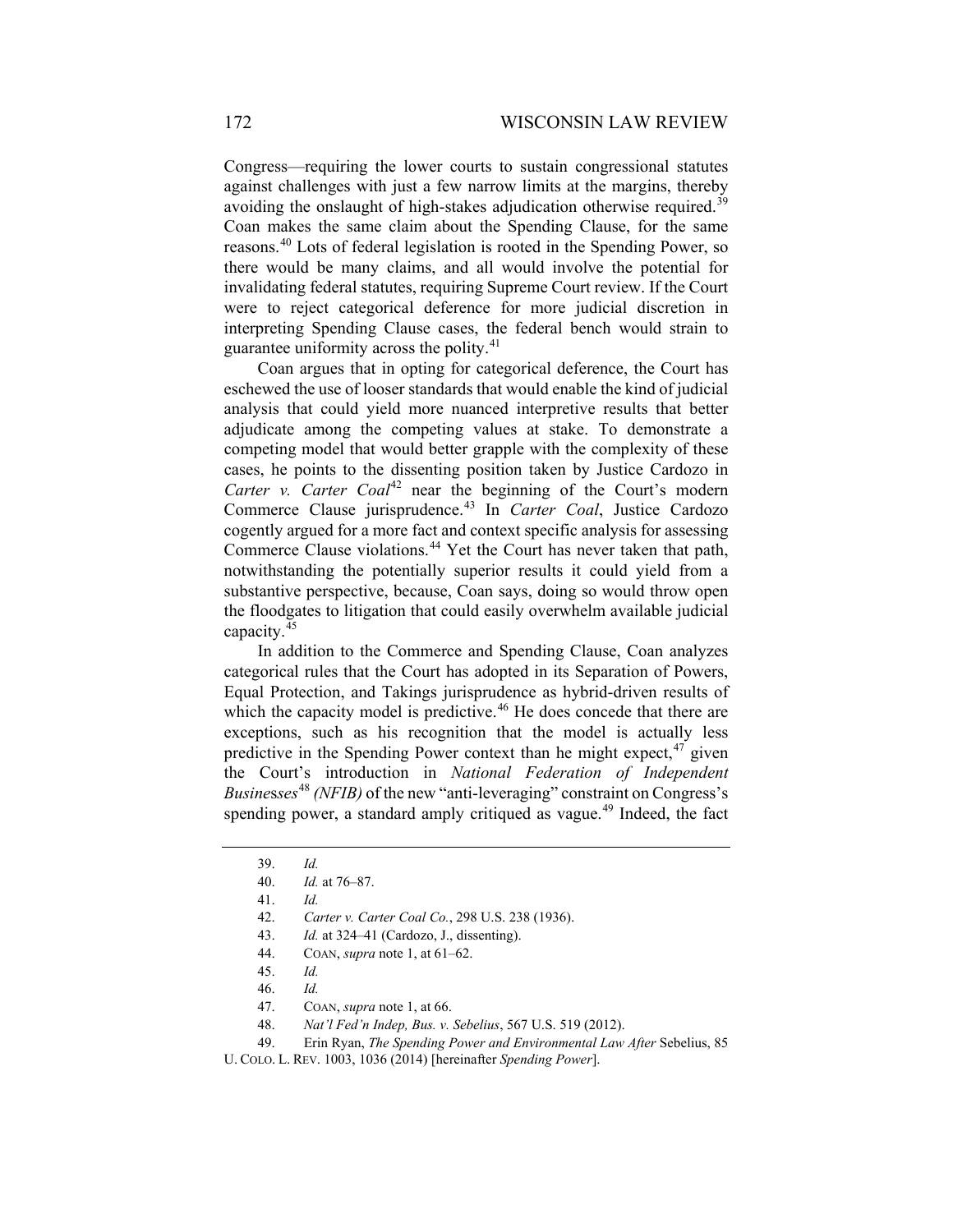that the *NFIB* rule threatens to do exactly what capacity theory says the Courts should avoid—opening an avalanche of high-stakes, high-volume litigation—somewhat undercuts the force of Coan's argument, indicating that, at the very least, there is more operating behind the Court's decisionmaking than simple capacity planning (but more about that in Part III). And that, very much in brief, is the case that Coan makes for the capacity model of Supreme Court interpretation.

# <span id="page-8-6"></span>*B. Strengths*

While reading Coan's book, a famous scientific aphorism came to mind: "[A]ll models are wrong, but some are useful."<sup>[50](#page-8-0)</sup> And indeed, whether or not one accepts his entire theory as correct, Coan deserves a good deal of credit for some of the very useful insights that he derives from his observations and analysis. To begin with, there is undeniable explanatory power in Coan's assessment of many of the realms of law he analyzes, where bright-line rules and categorical deference really do permeate the Supreme Court's jurisprudence. There is plain, inexorable logic in the notion that the Court has chosen these, in part, to avoid the crisis of judicial capacity that might ensue under a more complex set of interpretive decision rules. In this regard, Coan's argument just makes sense. It's hard to argue that capacity constraints are not part of the picture. It's what the legalists have previously referred to as "prudential" concerns, addressing, for example, the importance of administrability.<sup>[51](#page-8-1)</sup>

Moreover, Coan's analysis suggests cogent advice to litigants on how to craft their legal arguments in terms of judicial capacity.<sup>[52](#page-8-2)</sup> Advocates should look for ways to frame their preferred outcome in terms favorable to judicial economy, and to characterize their opponents' requested outcome as a threat to judicial capacity.<sup>[53](#page-8-3)</sup> By the same token, advocates should consider how courts may be constrained by capacity on the issues they are seeking redress, and then think carefully about what they are asking for.<sup>[54](#page-8-4)</sup> They should carefully assess whether the rule they are likely to get from a capacity-constrained judiciary will really advance their goals in litigation.<sup>[55](#page-8-5)</sup> If a categorical limit will be more hurtful than helpful to the concerns that motivated their suit, they should reconsider their line of argument, their litigation strategy, and perhaps even their choice to

<span id="page-8-4"></span><span id="page-8-3"></span><span id="page-8-2"></span><span id="page-8-1"></span><span id="page-8-0"></span><sup>50.</sup> Quote attributed to the British statistician George E. P. Box. The Royal Statistical Society, *George Box, a Model Statistician*, SIGNIFICANCE (Sept. 2010) https://rss.onlinelibrary.wiley.com/doi/pdf/10.1111/j.1740-9713.2010.00442.x ("Essentially all models are wrong, but some are useful.").

<sup>51.</sup> *See* COAN, *supra* note [1,](#page-0-4) at 41–42, 180–81.

<sup>52.</sup> *Id.* at 204–05.

<sup>53.</sup> *Id.*

<sup>54.</sup> *Id.*

<span id="page-8-5"></span><sup>55.</sup> *Id.*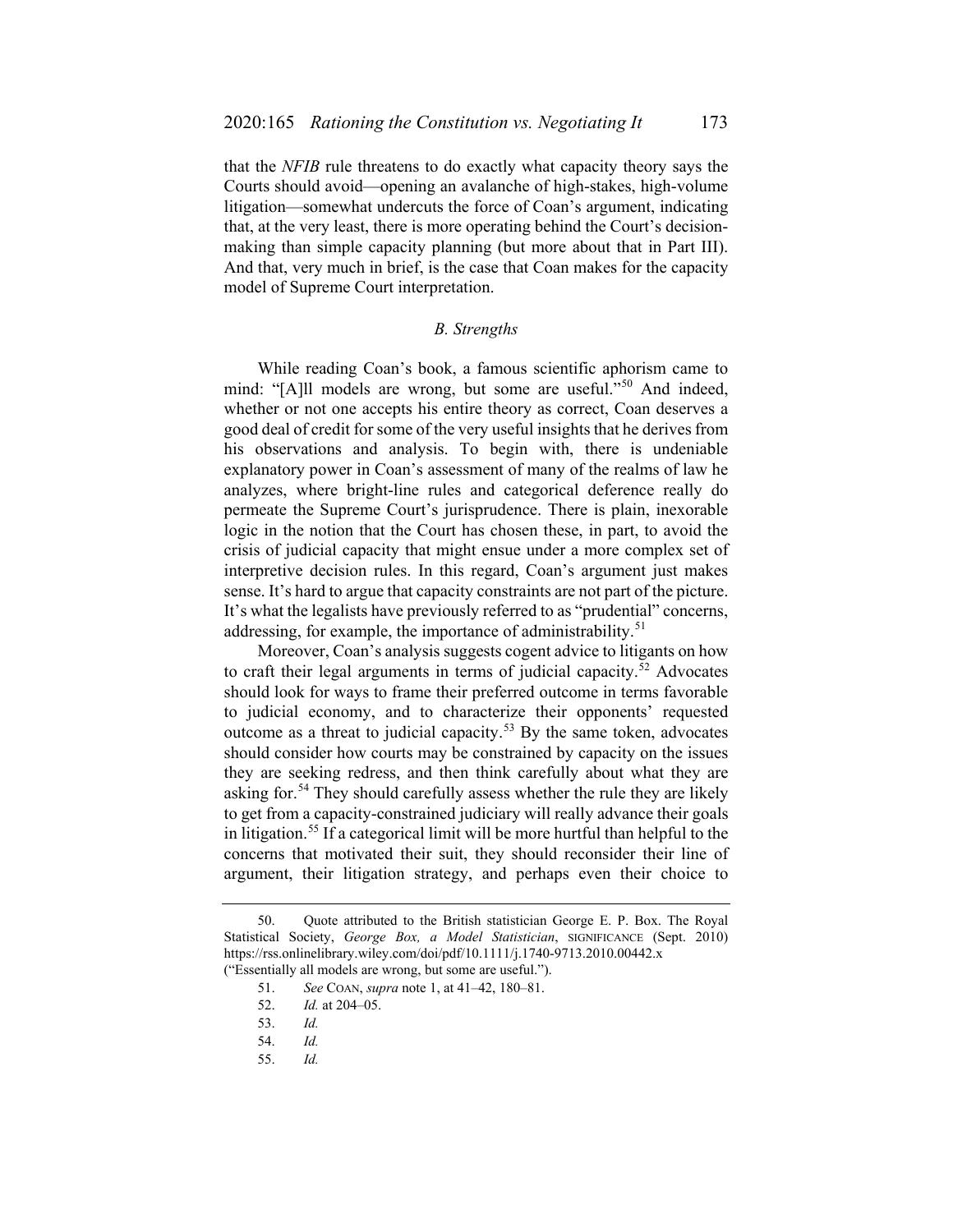litigate.<sup>[56](#page-9-0)</sup> If a categorical approach will indeed, advance their goals, then they should use the capacity theory wisely in argumentation.<sup>[57](#page-9-1)</sup>

Coan's analysis also offers important advice for jurists, scholars, and policy makers to be equally mindful of the limits of judicial capacity when creating, expanding, or allocating judicial authority.<sup>[58](#page-9-2)</sup> For example, legislators might think carefully before including purposeful judicial remedies in statutes if categorical rules are unlikely to produce optimal results in adjudication.<sup>[59](#page-9-3)</sup> Scholars should not blindly assume that courts are best positioned to consider the particulars of cases and controversies if categorical rules prevent this.<sup>[60](#page-9-4)</sup> And courts themselves, especially the justices of the Supreme Court, should consider more forthrightly how the rules they create are vulnerable to categorical bias in light of capacity constraints.<sup>[61](#page-9-5)</sup>

Yet most important of all, perhaps, is Coan's warning about just how seriously the limits of judicial capacity can undermine judicial competence in realms where we ordinarily take it as a matter of faith that judicial competence exceeds that of the political branches.

Coan makes the important point that judicial capacity is an overlooked factor when we assess judicial competence to decide specific issues relative to other institutional actors, because capacity limits their ability to do the kind of focused analysis that would best suit the needs of the situation.<sup>[62](#page-9-6)</sup> Good governance theory is preoccupied with the question of which branch of government is best suited to deal with which kinds of questions (certainly mine has been).<sup>[63](#page-9-7)</sup> In these debates, the proponents of judicial review often assume all sorts of judicial institutional advantages that make them a better forum for decision-making in cases and controversies compared to other institutional actors in the legislative or executive branches.<sup>[64](#page-9-8)</sup> They may argue that the judiciary is best suited to resolve important legal dilemmas through adversarial litigation, because, for example, judges are highly educated, principled actors who are less likely than legislators or executive branch actors to have a personal stake in the issues they are deciding. We assume that they will stand up for counter majoritarian principles and take the time to resolve each individual

<sup>56.</sup> *Id.*

<sup>57.</sup> *Id.*

<sup>58.</sup> *Id.* at 198–207.

<span id="page-9-4"></span><span id="page-9-3"></span><span id="page-9-2"></span><span id="page-9-1"></span><span id="page-9-0"></span><sup>59.</sup> *Id.* at 204–07 (advising advocates to temper expectations about what the judiciary can realistically accomplish in light of capacity constraints).

<sup>60.</sup> *Id.*

<sup>61.</sup> *Id.*

<sup>62.</sup> *Id.*

<span id="page-9-8"></span><span id="page-9-7"></span><span id="page-9-6"></span><span id="page-9-5"></span><sup>63.</sup> RYAN, F&TWW, *supra* note [4,](#page-1-0) at xii–xvi, 1–6; Ryan, *Secession and Federalism*, *supra* note [11,](#page-2-1) at 153–62.

<sup>64.</sup> COAN, *supra* not[e 1,](#page-0-4) at 203.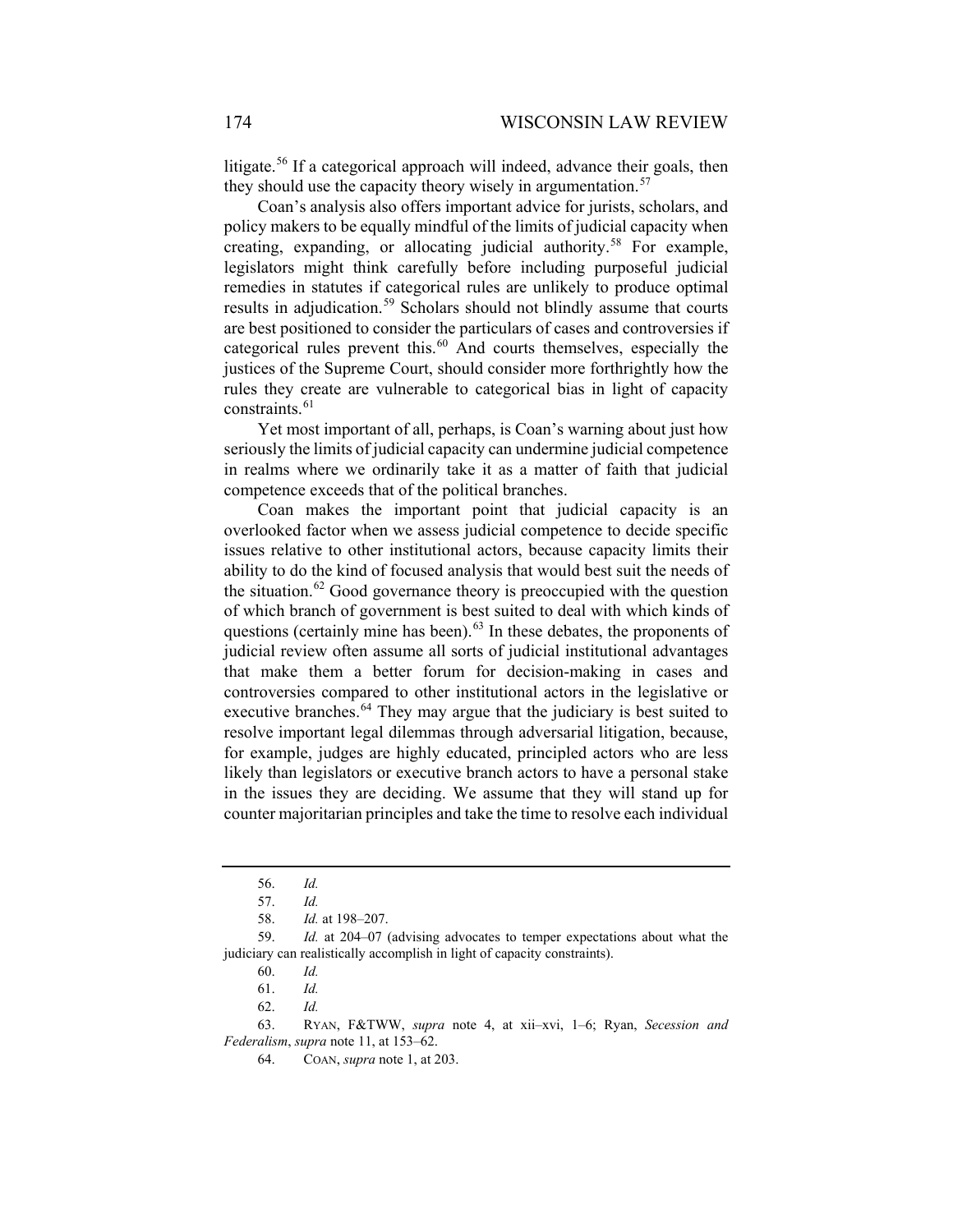case on the merits, in contrast to the majoritarian impulses of the legislature and the broad-brush approaches of regulations and statutes.

Yet these intuitions, says Coan, fail to account for the reality of the circumstances within which judges do their work.<sup>[65](#page-10-0)</sup> It may well be true that their sources of competence look excellent on paper; their resumes may make each individual look like an agent of competence whose discretion we would rightly value in problem-solving. But their delivery on that potential is fatally compromised by their inability to allow those sources of competence to fully operate to inform their good judgement, because capacity limitations remove their meaningful discretion.<sup>[66](#page-10-1)</sup>

Coan goes on to describe how the limits of judicial capacity can complicate the constitutional "choice set" of alternatives for crafting legal rules, because when the first-best choice is unworkable due to capacity limitations, the second best choice is often a very distant second, potentially doing more harm than good.<sup>[67](#page-10-2)</sup> In other words, when we compare judicial capacity with legislative capacity to resolve a particular kind of controversy, we may prefer judicial capacity because of the way it can theoretically consider all the individual inputs from a politically neutral way to craft a fitting resolution to an individual case in context. However, if judicial capacity constraints take that kind of adjudication off the table, and the second best choice is a non-discretionary bright-line rule or categorical deference that cannot consider any of the factual nuances, then we might have chosen legislative or executive capacity instead, to make a more nuanced policy accounting for different facts in different circumstances.<sup>[68](#page-10-3)</sup>

Finally, Coan shatters the most hallowed halo with which we crown the judiciary, which is its designated role as the protector of unpopular principles and other disfavored minorities. Coan argues that capacity problems even limit the Court's ability to make good on its promise of providing a counter-majoritarian bulwark against popular misdirection and even tyranny, because standing up to truly majoritarian impulses may strain capacity beyond tolerance.<sup>[69](#page-10-4)</sup> Defying a prevailing social norm will necessarily prompt pushback in the form of ample litigation, to which courts might not be able to devote appropriate attention. If the Supreme Court fears that the federal bench will be overwhelmed by litigation that it cannot effectively manage within the constraints of professional norms, it may pass on that conflict altogether.<sup>[70](#page-10-5)</sup>

- <span id="page-10-0"></span>65. *Id.*
- <span id="page-10-1"></span>66. *Id.*
- <span id="page-10-2"></span>67. *Id.* at 165–68.
- 68. *Id.*
- 69. *Id.* at 191.
- <span id="page-10-5"></span><span id="page-10-4"></span><span id="page-10-3"></span>70. *Id.* at 191–92.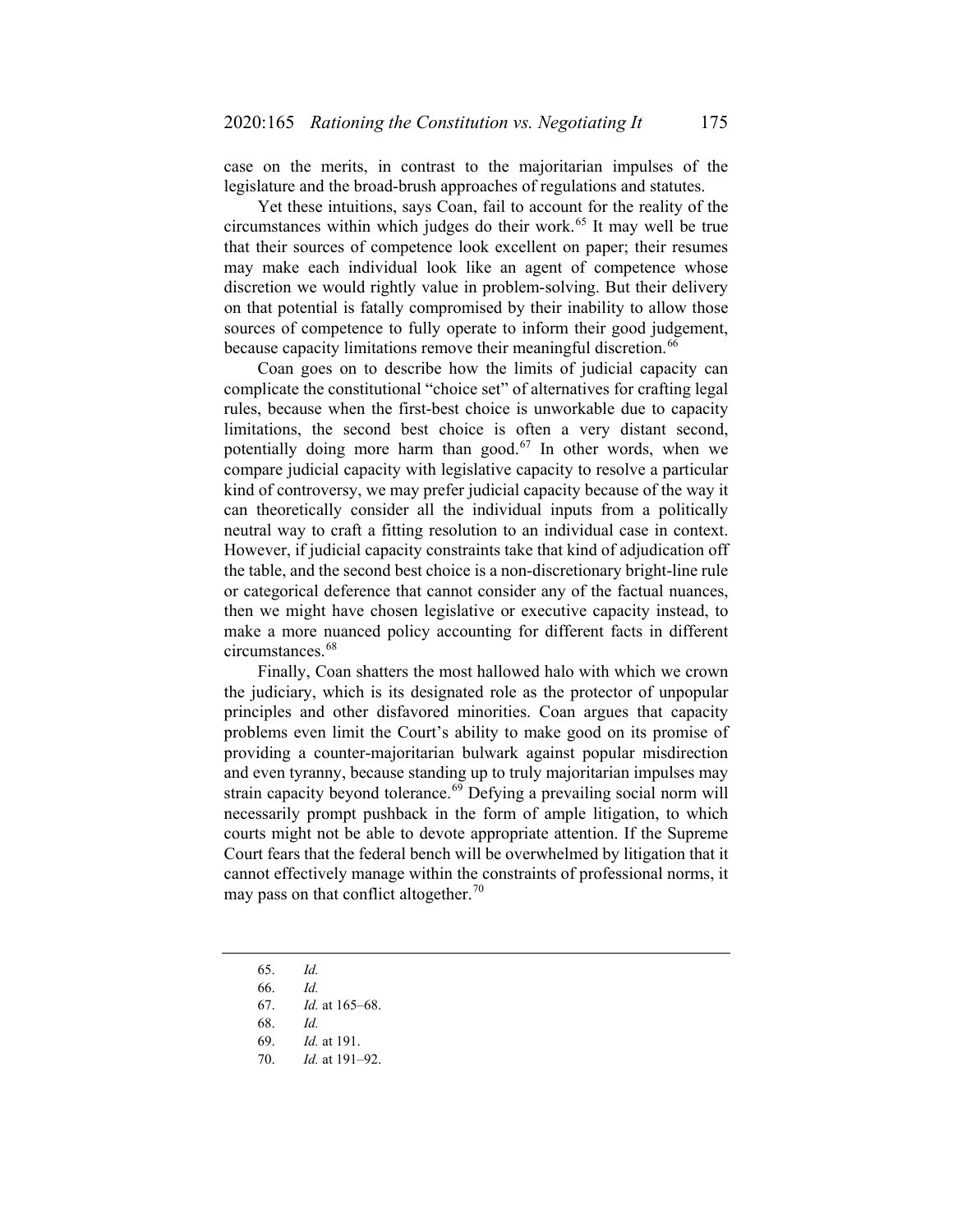The bottom line, and it's a very important one, is that Coan urges us to not have unrealistic expectations of what the judiciary can do.<sup>[71](#page-11-0)</sup> The limits of judicial capacity are necessarily also limits on judicial competence, even in those realms where we have most romanticized the judicial role. That alone is an exceedingly valuable contribution of the book.

It also leads me to the intersection with my own work, so let me now turn to that subject.

### <span id="page-11-6"></span>II. JUDICIAL COMPETENCE AND BALANCED FEDERALISM

Coan's critique of judicial competence in RATIONING THE CONSTITUTION was especially interesting to me because of the way it dovetails with my own work on negotiated governance, especially within the model of Balanced Federalism that I proposed in FEDERALISM AND THE TUG OF WAR WITHIN and the work that preceded it.<sup>[72](#page-11-1)</sup> His insights about how capacity constraints limit judicial competence help explain why state and federal actors so often negotiate solutions to federalism dilemmas, $73$  and they support the need for bilaterally negotiated solutions as a constitutional alternative to judicial federalism interpretation where judicial competence/capacity<sup>[74](#page-11-3)</sup> is low (and where minimum standards of fair bargaining are met).<sup>[75](#page-11-4)</sup> This Part reviews our shared critique of "brightline" categorical rules in federalism jurisprudence, and how the limits on judicial competence that Coan identifies promote the phenomenon of federalism bargaining.

## *A. Skepticism over Bright-Line Federalism Rules*

While Coan and I pursue different theoretical objectives in our books, we begin with a shared critique of the misuse of categorical rules in the federalism context, finding that they are often too blunt an instrument to accomplish the task with the delicacy required.<sup>[76](#page-11-5)</sup> Federalism

<sup>71.</sup> *Id.*

<span id="page-11-1"></span><span id="page-11-0"></span><sup>72.</sup> *See generally* RYAN, F&TWW, *supra* note [4;](#page-1-0) Erin Ryan, *Federalism at the*  Cathedral*: Property Rules, Liability Rules, and Inalienability Rules in Tenth Amendment Infrastructure*, 81 U. COLO. L. REV. 1 (2010) [hereinafter *Federalism at the* Cathedral].

<sup>73.</sup> *See* RYAN, F&TWW, *supra* note [4,](#page-1-0) at 20–21. *See generally id.* at 265–70.

<span id="page-11-3"></span><span id="page-11-2"></span><sup>74.</sup> A quick note on shared and contrasting vocabulary between these books: *Federalism and the Tug of War Within* uses the word "capacity" to refer to a variety of competencies, including expertise, legal authority, jurisdiction, operationalism, etc. *See generally*, RYAN, F&TWW, *supra* note [4.](#page-1-0) RATIONING THE CONSTITUTION uses the word more specifically, to refer to the availability of resources to perform a specific task. *See generally*, Coan *supra* not[e 1.](#page-0-4)

<sup>75.</sup> RYAN, F&TWW, *supra* note [4,](#page-1-0) at 104–10, 339–40.

<span id="page-11-5"></span><span id="page-11-4"></span><sup>76.</sup> *Id.* at 141–44 ("Haunted by the ghost of classical dualism, the cases effectively ask us to identify zones of properly local and national authority and protect each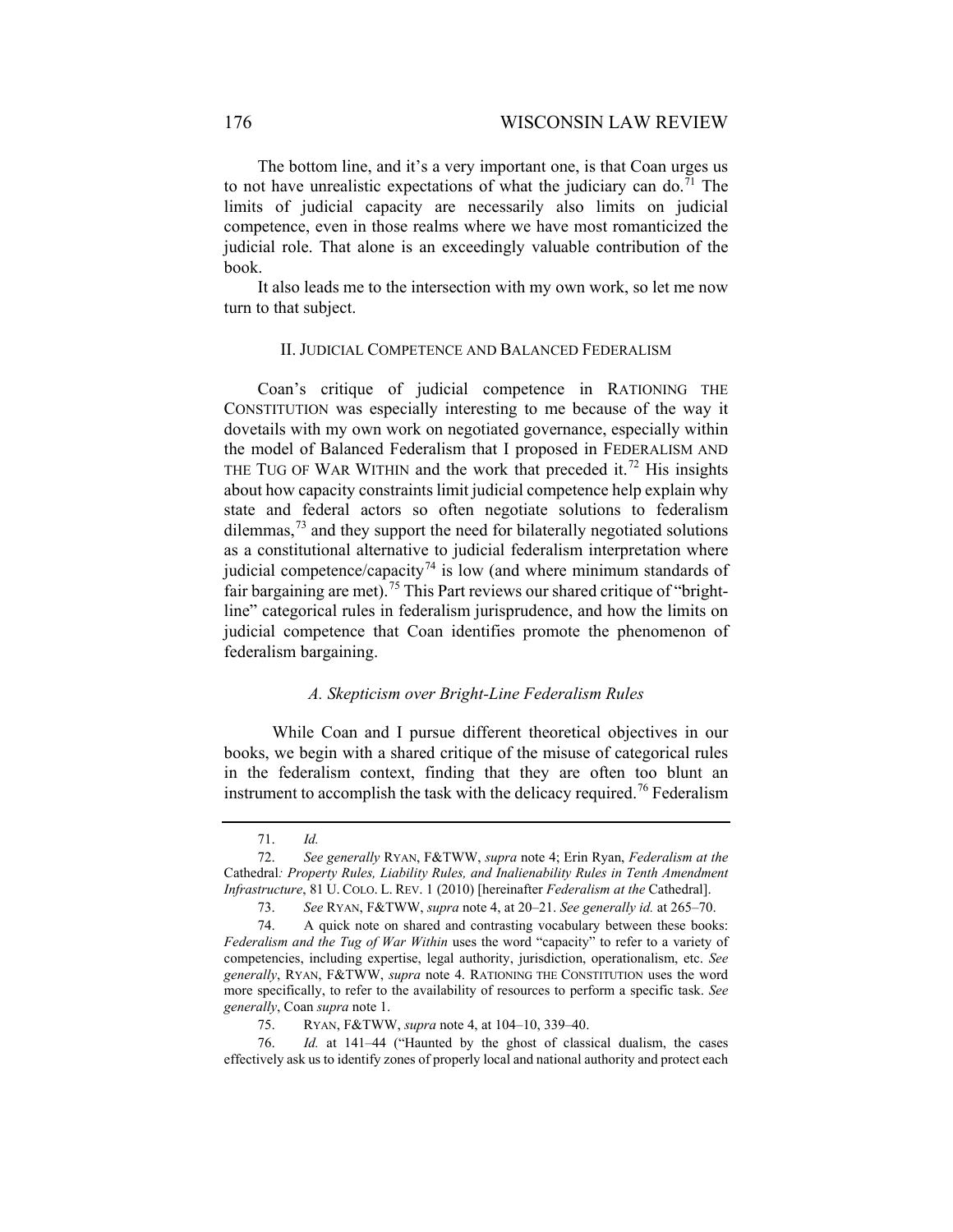disputes generally require a determination about which competing level of government should have the final say in regulatory conflicts where each has a legitimate claim to authority.<sup>[77](#page-12-1)</sup> But in the most vexing federalism conflicts, both the state and federal actors have strong claims for authority under different aspects of constitutional text and precedent.<sup>[78](#page-12-2)</sup> Lacking clearer constitutional guidance about who should get to decide, interpreters wrestle with the task of allocating contested authority in ways that will best protect the underlying values of constitutional federalism.<sup>[79](#page-12-3)</sup> As I've argued elsewhere, American federalism is essentially a project of managing the tension between incommensurable constitutional values, including:

<span id="page-12-0"></span>[T]he maintenance of (1) checks and balances between opposing centers of power that protect individuals; (2) governmental accountability and transparency that enhance democratic participation; (3) local autonomy that enables interjurisdictional innovation and competition; (4) centralized authority to manage collective action problems and vindicate core constitutional promises; and finally (5) the regulatory problem-solving synergy that federalism enables between the unique governance capacities of local and national actors for coping with problems that neither can resolve alone.<sup>[80](#page-12-4)</sup>

from incursion by the other, narrowing the expanse of permissible jurisdictional overlap. Reinforced by those decisions' preference for formal doctrinal rules that eschew consideration of functional consequences, the enterprise is akin to 'bright-line rule' jurisprudence—in which the judiciary articulates 'clearly defined, highly administrable' lines separating permissible from impermissible activity.") (internal citations omitted). *See also* Ryan, *Federalism at the* Cathedral, *supra* note [72,](#page-11-6) at 67–68 (discussing the implications of bright-line rule jurisdictional separation for federalism bargaining); RYAN, F&TWW, *supra* not[e 4,](#page-1-0) at 256–57.

<sup>77.</sup> RYAN, F&TTW, *supra* note [4,](#page-1-0) at 2.

<span id="page-12-2"></span><span id="page-12-1"></span><sup>78.</sup> Erin Ryan, *Negotiating Environmental Federalism: Dynamic Federalism as a Strategy for Good Governance*, 2017 WIS. L. REV. FORWARD 17, 25 [hereinafter Ryan, *Negotiating Environmental Federalism*]; Erin Ryan, *Environmental Federalism's Tug of War Within, in* THE LAW AND POLICY OF ENVIRONMENTAL FEDERALISM: A COMPARATIVE ANALYSIS 355 (Kalyani Robbins ed., 2015) [hereinafter Ryan, EFTWW].

<span id="page-12-3"></span><sup>79.</sup> RYAN, F&TWW, *supra* note [4,](#page-1-0) at 141. *See generally* Ryan, *Negotiating Federalism*, *supra* note [3.](#page-1-9)

<span id="page-12-4"></span><sup>80.</sup> Ryan, *Secession and Federalism*, *supra* not[e 11,](#page-2-1) at 154–55. *See also* RYAN, F&TTW, *supra* note [4,](#page-1-0) at xiv, 34–67 (specifically detailing the values of checks, transparency, localism, and synergy and dealing more holistically with the nationalism values necessarily implied by a federal system). In the original book, I discussed the four federalism values most directly voiced in American federalism jurisprudence: checks and balances, transparency and accountability, localism values, and the problem-solving value implied by subsidiarity. Later, I added overt discussion of the values of centralized power that counterbalance the localism values within federalism. See Ryan, EFTWW, *supra* note [78,](#page-12-0) at 362–64, n.41.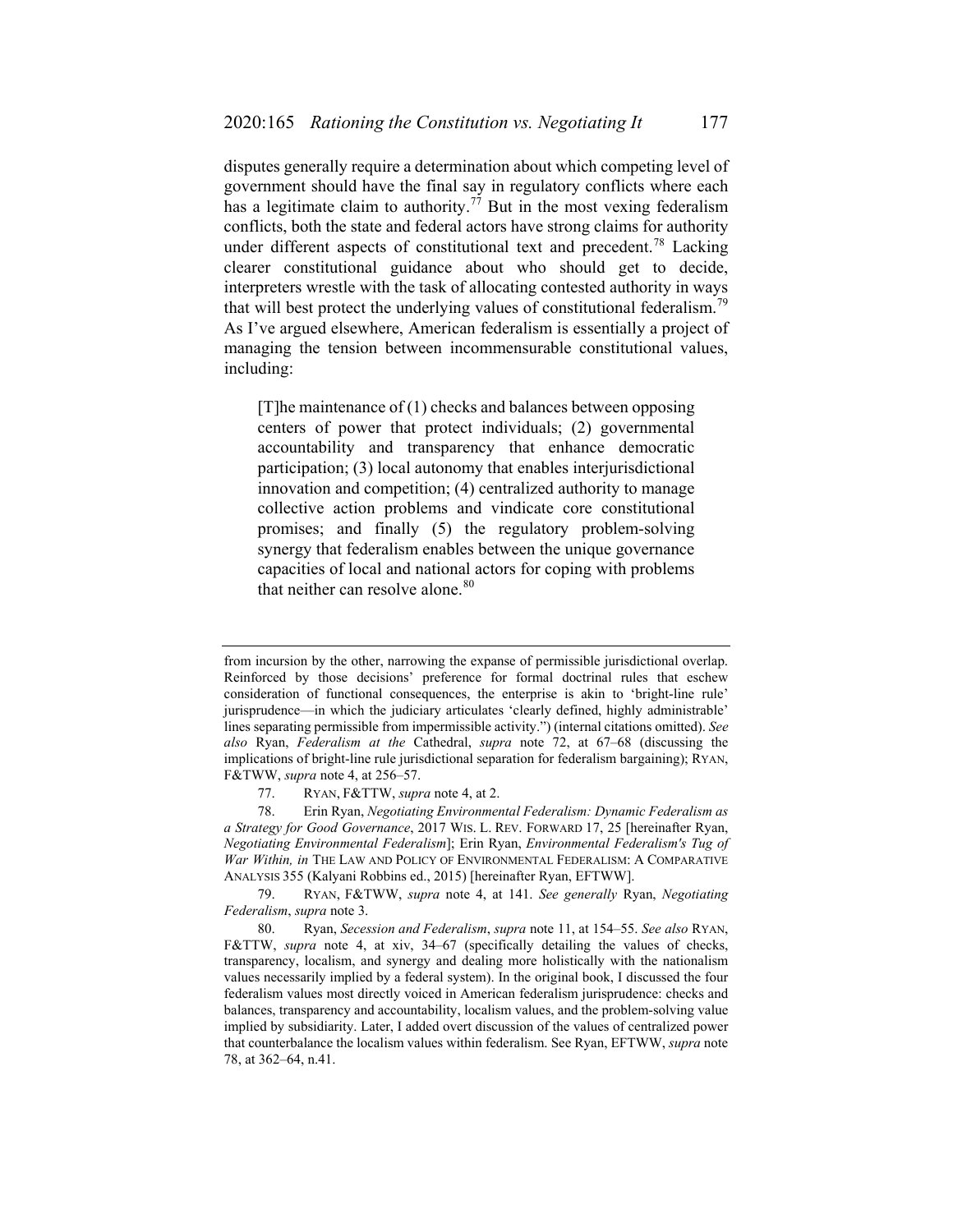And when adjudicating between multiple incommensurate values, there is often no clear "right answer" to the problem, as there could be countless possible outcomes that appropriately balance competing values in different ways.

Without belaboring points that I've made elsewhere, environmental and land use law offer some of the most compelling examples of these dilemmas, because they "allocate power in regulatory contexts where both the state and federal claims to authority are simultaneously at their strongest."<sup>[81](#page-13-0)</sup> These problems usually match "the need to regulate the harmful use of a specific parcel of land—something we normally think of as a local matter—with the need to regulate the boundary-crossing harms associated with that use," one of the "original predicates" of national authority.[82](#page-13-1) Land and environmental law are especially prone to federalism dilemmas because locally distinctive geography proves so salient, but similar dilemmas arise in in other legal realms that pit states' traditional police powers to protect the public health and safety against newer federal powers to resolve collective action and prevent spillover harms, such as health, education, criminal, and family law.<sup>[83](#page-13-2)</sup>

When jurisdictional conflicts arise in circumstances like these, discretion matters. The ability to respond to the unique facts and circumstances in each individual controversy are critical. The judiciary might be up to the task if judges are unfettered to consider the specifics, drawing on all the features of judicial competence that we idealize, such as neutrality, expertise, intelligence, compassion, and faithfulness to the public interest writ large. However, these features will be unavailable if judicial competence has been undercut by the Court's mandatory application of the categorical rules that Coan decries. In that case, the judiciary may not command any real advantage over the competence of other branches of government in resolving federalism dilemmas—and in important ways suggested by Coan's analysis, they may have even less competence. $84$  In some of these circumstances, a bilaterally negotiated resolution between genuinely consenting political actors may have more interpretive merit than one produced by a judicial umpire hopelessly trying to call balls and strikes during the equivalent of a four-dimensional quidditch match.<sup>[85](#page-13-4)</sup>

<span id="page-13-0"></span><sup>81.</sup> Ryan, *Negotiating Environmental Federalism*, *supra* note [78,](#page-12-0) at 21 (emphasis removed); *see also* Ryan, EFTWW, *supra* not[e 78,](#page-12-0) at 372.

<span id="page-13-1"></span><sup>82.</sup> Ryan, *Negotiating Environmental Federalism*, *supra* note [78,](#page-12-0) at 22; *see also* Ryan, EFTWW, *supra* not[e 78,](#page-12-0) at 372.

<span id="page-13-2"></span><sup>83.</sup> Ryan, *Negotiating Environmental Federalism*, *supra* note [78,](#page-12-0) at 22; *see also* Ryan, EFTWW, *supra* not[e 78,](#page-12-0) at 355–56, nn.1–10.

<sup>84.</sup> COAN, *supra* not[e 1,](#page-0-4) at 165–78.

<span id="page-13-4"></span><span id="page-13-3"></span><sup>85.</sup> *See* Ryan, *Negotiating Federalism*, *supra* note [3,](#page-1-9) at 135–36; RYAN, F&TWW, *supra* not[e 4,](#page-1-0) at 368–72.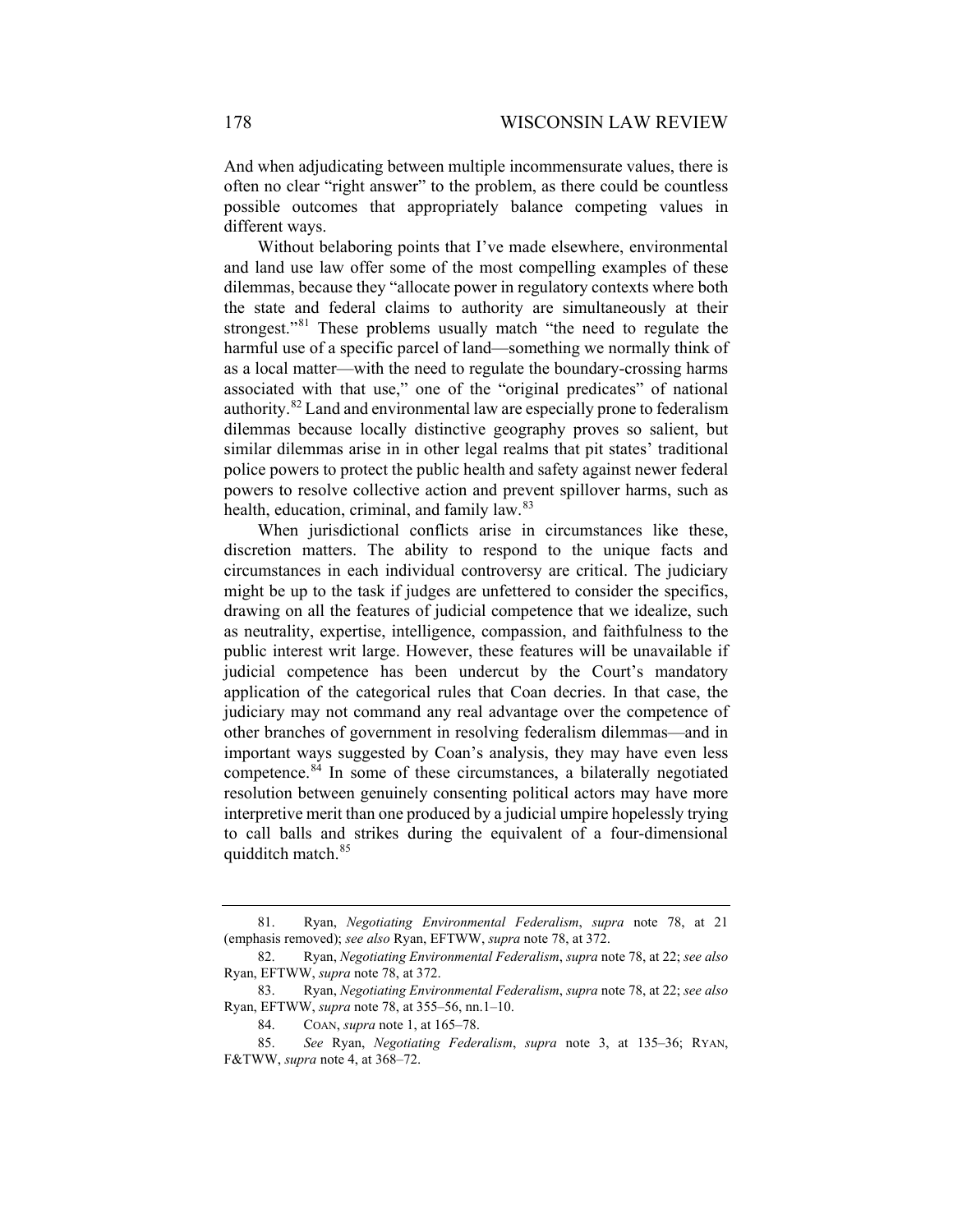Bright line rules serve well enough in the outer rings of federalism adjudication, where the Constitution provides clearer instructions about who is responsible for what (and accordingly, how to balance the competing federalism values at stake)—such who should be responsible for military engagement overseas (the nation), and who is responsible for managing elections (the states).<sup>[86](#page-14-0)</sup> But the difficult federalism dilemmas that Coan and I worry about take place in "the interjurisdictional gray area"—the awkward inner rings where both the state and federal governments have legitimate regulatory interests and obligations<sup>[87](#page-14-1)</sup>—and where bright-line, categorical rules of adjudication can result in frustratingly arbitrary results.<sup>[88](#page-14-2)</sup> The Constitution provides some guidance for adjudicating this jurisdictional overlap, enumerating certain powers to the federal government and reserving others to the states, with the Supremacy Clause supposedly policing the boundary in between.<sup>[89](#page-14-3)</sup> Even so, we sometimes characterize the Supremacy Clause as policing the boundary between state and federal power in terms of a categorical rule, strictly separating realms of exclusive state and federal jurisdiction,  $90$ while other times we construe it to allow hierarchical but concurrent and dynamic jurisdiction.<sup>[91](#page-14-5)</sup>

These, as Coan points out, are the circumstances that Justice Cardozo had in mind when he argued in *Carter Coal* for a more contextually responsive analysis of Commerce Clause violations.<sup>[92](#page-14-6)</sup> Yet the Supreme Court took a different approach in *Carter Coal*, articulating what Coan

89. RYAN, F&TWW, *supra* note [4,](#page-1-0) at 10.

<span id="page-14-0"></span><sup>86.</sup> RYAN, F&TWW, *supra* note [4,](#page-1-0) at xii, 8–11; U.S. CONST. amend. X (explaining that the powers not delegated in the Constitution are reserved to states and the people); U.S. CONST. art. I, §§ 1–2, 8 (stating that legislative powers are vested in Congress); U.S. CONST. amend XII (describing the state role in presidential elections).

<span id="page-14-1"></span><sup>87.</sup> RYAN, F&TWW, *supra* note [4,](#page-1-0) at 145–80; *see also* Erin Ryan, *Federalism and the Tug of War Within: Seeking Checks and Balance in the Interjurisdictional Gray Area*, 66 MD. L. REV. 503, 567–84 (2007).

<span id="page-14-2"></span><sup>88.</sup> RYAN, F&TWW, *supra* note [4,](#page-1-0) at 145–80; *see also* Ryan, *Federalism at the* Cathedral, *supra* note [72,](#page-11-6) at 57–88.

<span id="page-14-4"></span><span id="page-14-3"></span><sup>90.</sup> As we do, for example, in dividing state and federal jurisdiction over water resources under the Clean Water Act, or in matters of immigration law. *See* RYAN, F&TWW, *supra* not[e 4,](#page-1-0) at 311–19.

<span id="page-14-5"></span><sup>91.</sup> As we do, for example, in vast areas of environmental, health, and safety law, where federal statues set a national floor of regulation that states may not undercut, but which allow states to set a higher level of concurrent regulatory policy. *See* Ryan, EF&TWW, *supra* note [78;](#page-12-0) William W. Buzbee, *Federal Floors, Ceiling, and the Benefits of Federalism's Institutional Diversity*, *in* PREEMPTION CHOICE: THE THEORY, LAW, AND REALITY OF FEDERALISM'S CORE QUESTION 98 (William W. Buzbee ed. 2009); Ann E. Carlson, *Iterative Federalism and Climate Change*, 103 NW. U. L. REV. 1097 (2009); Kirsten H. Engel, *Harnessing the Benefits of Dynamic Federalism in Environmental Law*, 56 EMORY L.J. 159 (2006).

<span id="page-14-6"></span><sup>92.</sup> COAN, *supra* not[e 1,](#page-0-4) at 62 (discussing Cardozo's dissent in *Carter Coal*).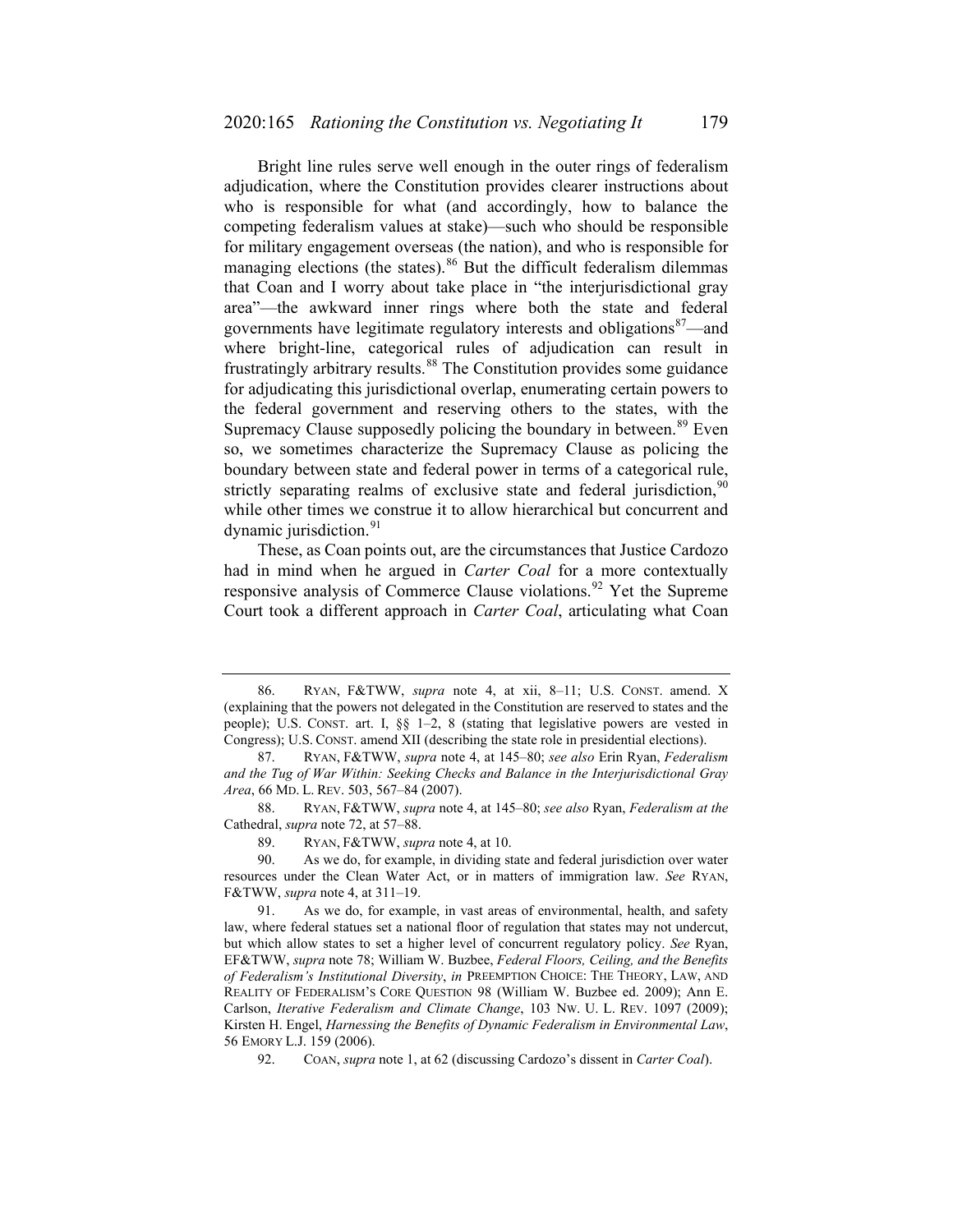regards as a rule of categorical deference to Congress.<sup>[93](#page-15-0)</sup> And during the Rehnquist Court era, the Supreme Court began applying bright-line rules in the opposite direction, in exactly those federalism contexts where Coan, I, and presumably Justice Cardozo believe it should have been applying standards.<sup>[94](#page-15-1)</sup>

For example, in 1992, the Court created the categorical Tenth Amendment "anti-commandeering" rule in *New York v. United States*, [95](#page-15-2) which prevents the federal government from forcing state actors to participate in a federal regulatory regime.<sup>[96](#page-15-3)</sup> There is much to recommend a bright-line default rule to prevent federal commandeering of state actors, but as I have pointed out in previous work, this decision did not only create a default rule against commandeering, it protected that bright-line rule with an inalienability remedy rule that doubly categorically prevents the state and federal governments from bargaining around the default.<sup>[97](#page-15-4)</sup> Borrowing from Guido Calabresi and Douglas Melamed's famous model of property, liability, and inalienability remedy rule alternatives for vindicating legal entitlements in *One View of the Cathedral*, [98](#page-15-5) I have shown that the Court's award to the states of the anti-commandeering entitlement was partnered with an inalienability rule that prevents them from initiating federalism bargaining—even when the states see it as necessary and preferable to alternatives.<sup>[99](#page-15-6)</sup> The rule is also confusing because it stands in such contrast to the property-rule protected jurisdictional entitlements that the Court administers under the Spending Clause, which allow the state and federal governments more freedom to negotiate around the jurisdictional defaults established by the Constitution through bargaining over access to federal funds. $100$ 

The facts underlying the *New York* case demonstrate exactly the gray area circumstances in which Coan and I suggest bright-line rules will lack the flexibility and nuance needed for good legal decision-making. In the last ditch effort to resolve a collective action dilemma among the states that had led to a near shut-down of all available disposal facilities for

<span id="page-15-1"></span><span id="page-15-0"></span><sup>93.</sup> *Id.* at 61–62. *See also Carter v. Carter Coal Co.*, 298 U.S. 238, 314–16 (1936) ("What authority has this court, by construction, to convert the manifest purpose of Congress to regulate . . . ?").

<sup>94.</sup> *See* RYAN, F&TWW, *supra* not[e 4,](#page-1-0) at 109–44.

<sup>95.</sup> 505 U.S. 144 (1992).

<sup>96.</sup> *Id.*

<span id="page-15-4"></span><span id="page-15-3"></span><span id="page-15-2"></span><sup>97.</sup> RYAN, F&TWW, *supra* note [4,](#page-1-0) at 215–64. *See also* Ryan, *Federalism at the*  Cathedral, *supra* note [72,](#page-11-6) at 57–58.

<span id="page-15-5"></span><sup>98.</sup> Guido Calabresi & A. Douglas Melamed, *Property Rules, Liability Rules, and Inalienability: One View of the Cathedral*, 85 HARV. L. REV. 1089 (1972).

<span id="page-15-6"></span><sup>99.</sup> Ryan, *Federalism at the* Cathedral, *supra* note [72;](#page-11-6) RYAN, F&TWW, *supra* not[e 4,](#page-1-0) at 243.

<span id="page-15-7"></span><sup>100.</sup> RYAN, F&TWW, *supra* not[e 4,](#page-1-0) at 215–53; Ryan, *Federalism at the* Cathedral, *supra* not[e 72,](#page-11-6) at 78–79; *See also* Ryan, *Spending Power*, *supra* not[e 49.](#page-7-11)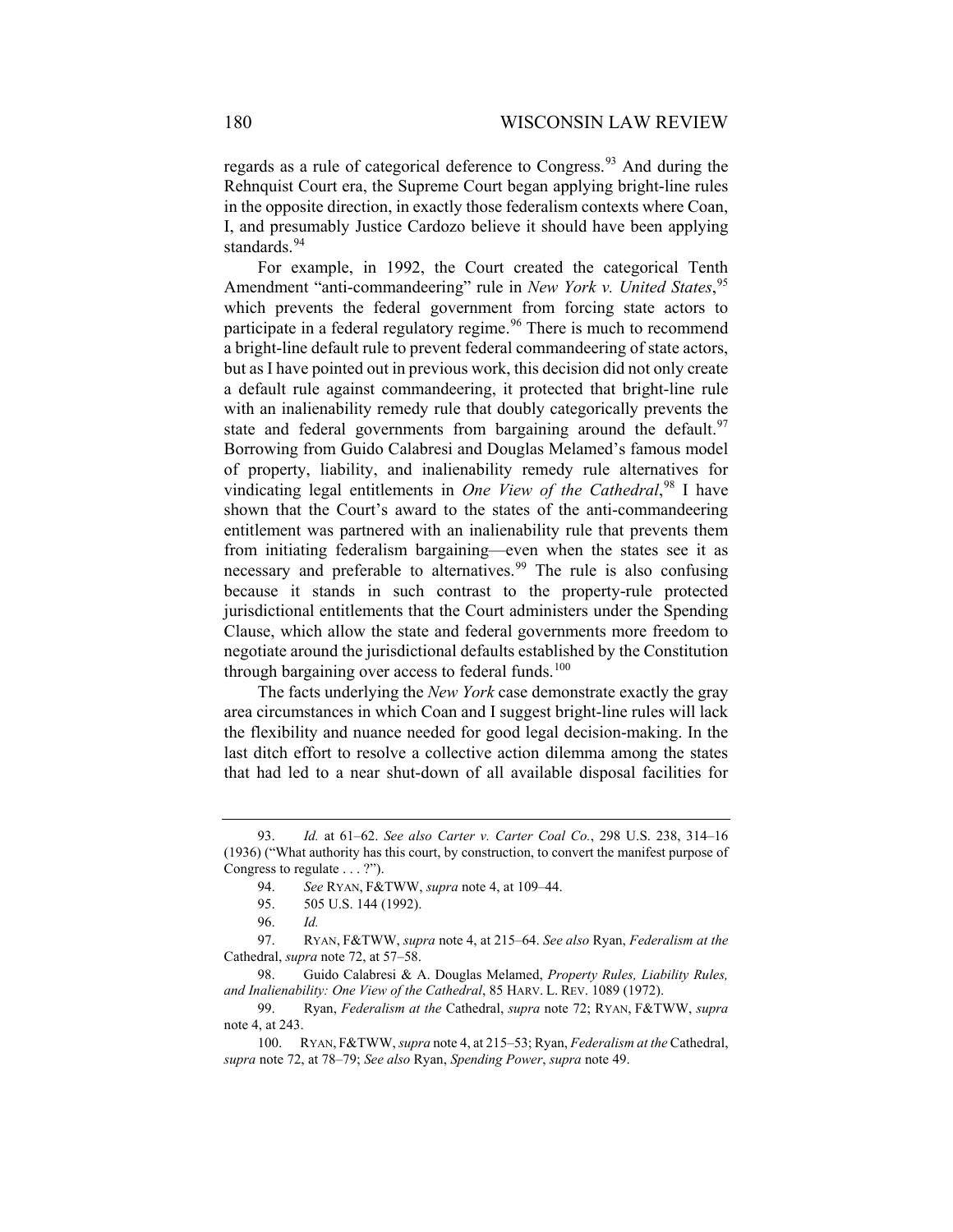radioactive waste, the states partnered with Congress to pass a federal law, the Low Level Radioactive Waste Policy Act, which enacted a state-generated plan.<sup>[101](#page-16-0)</sup> Led by New York, the states effectively bargained with Congress to harness an aspect of federal regulatory capacity that the states needed to actualize their exhaustively negotiated plan: the force of the Supremacy Clause, needed to bind all states to the promises they made to share responsibility for fairly siting radioactive waste.<sup>[102](#page-16-1)</sup> However, when the Court invalidated the resulting "Take Title" provision of the law as commandeering New York State—a provision that New York State had itself championed behind the veil of ignorance<sup>103</sup>—the narrow majority in *New York* effectively held that the states and Congress could not bargain this way, even if the states had been the initiators of bargaining.<sup>[104](#page-16-3)</sup> Thirty years later, the problem of radioactive waste disposal remains largely unresolved (especially compromising public safety in the few states that continue to site it for the rest), suggesting how valuable that federalism bargaining would have been in resolving a serious interjurisdictional problem.[105](#page-16-4)

While the anti-commandeering rule makes sense in many contexts, the controversial facts of the *New York* case show that it might not make sense in all contexts, including some very high-stakes contexts with substantial public impacts. Indeed, this is exactly the problem with categorical, bright-line rules that remove judicial discretion to consider the complex facts in gray area contexts. In this case, applying the bright-line, anti-commandeering rule—buttressed by an immobilizing inalienability remedy rule—removed the needed tool of state-federal bargaining to reach a bilaterally negotiated, finely-tuned allocation of authority, in the absence of fixed constitutional entitlements in a realm of deep jurisdictional overlap, where both the states and federal government had clear claims to regulatory authority and obligation. I have long argued that this is not conducive toward good governance,  $106$  and Coan argues that it is the inevitable result of judicial capacity constraints, because allowing courts to consider that level of nuance would force more high-volume, high-stakes litigation on the judiciary than it can handle.<sup>[107](#page-16-6)</sup>

<sup>101.</sup> *New York v. United States*, 505 U.S. 144, 149–50 (1992).

<span id="page-16-1"></span><span id="page-16-0"></span><sup>102</sup>*. Id.* at 181 ("[T]he Act embodies a bargain among the sited and unsited States  $\ldots$ ").

<sup>103.</sup> RYAN, F&TWW, *supra* note [4,](#page-1-0) at 166.

<sup>104.</sup> *Id.* at 224–26; Ryan, *Federalism at the* Cathedral, *supra* note [72,](#page-11-6) at 7–8.

<span id="page-16-4"></span><span id="page-16-3"></span><span id="page-16-2"></span><sup>105.</sup> RYAN, F&TWW, *supra* note [4,](#page-1-0) at 227; Ryan, *Federalism at the* Cathedral, *supra* not[e 72,](#page-11-6) at 8.

<span id="page-16-6"></span><span id="page-16-5"></span><sup>106.</sup> RYAN, F&TWW, *supra* note [4,](#page-1-0) at 264; Ryan, *Federalism at the* Cathedral, *supra* not[e 72,](#page-11-6) at 3–4, 77–78.

<sup>107.</sup> COAN, *supra* note 1, at 19.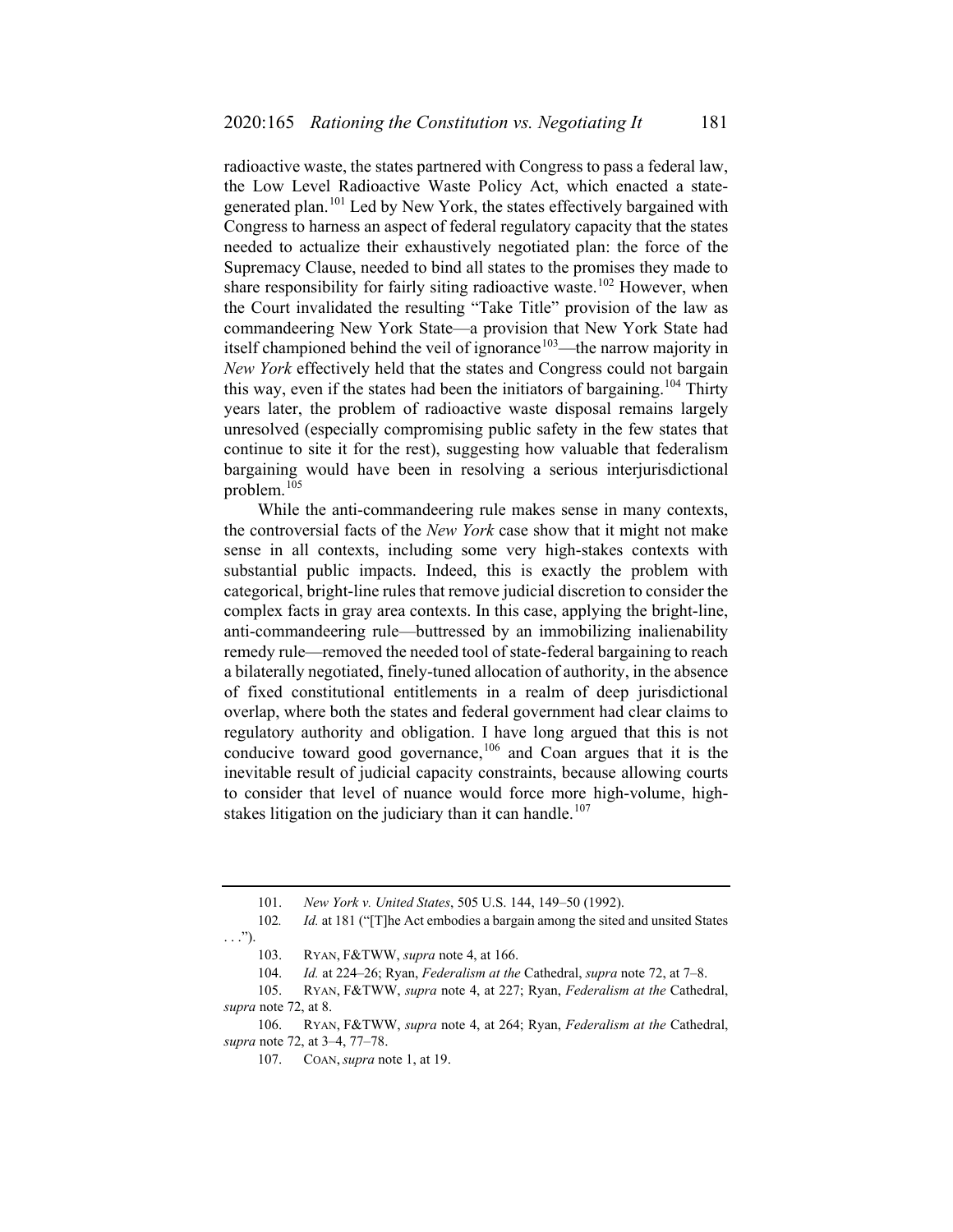## 182 WISCONSIN LAW REVIEW

## *B. Limited Judicial Competence and Negotiated Federalism*

It is from this perspective that Coan's theory was especially interesting to me, because his recognition that capacity constraints limit judicial competence to adjudicate complex federalism dilemmas lends support to the idea I have proposed that other institutional actors may sometimes have superior competence to interpret the constitutionally appropriate result.<sup>[108](#page-17-0)</sup> Even though we normally think of constitutional interpretation as something courts are best situated to perform, Andy's insights support the idea that in contexts where judicial capacity limits competence, we may rightly look to the political branches for superior competence—at least when they are allocating contested jurisdictional entitlements bilaterally, across state-federal lines, and through legitimately conducted bargaining that honors the principles of mutual consent.<sup>[109](#page-17-1)</sup> Coan and I share the view that underappreciated limitations on judicial competence may mean that the Court is not always the branch best equipped to interpret the allocation of jurisdictional entitlements in complex federalism dilemmas. My work on negotiated federalism goes a step further in arguing that bilateral interpretation by negotiating state and federal actors may more faithfully vindicate the underlying constitutional principles that federalism is designed to protect.<sup>[110](#page-17-2)</sup>

It was the aforementioned critique of the anti-bargaining rule in *New York* that inspired my fuller research agenda into federalism bargaining, which explored how frequently state and federal actors use various forms of bargaining to bilaterally allocate contested authority in gray-area contexts of jurisdictional overlap.<sup>[111](#page-17-3)</sup> I discovered a vast enterprise of negotiated federalism, including instances of direct cooperation, statutorily staged coordination, dynamic competition, and channels for dissent.<sup>[112](#page-17-4)</sup> In previous work, I provided a typology of ten different ways that state and federal actors negotiate with one another, including: (1) conventional forms of federalism bargaining (such as enforcement

<span id="page-17-0"></span><sup>108.</sup> RYAN, F&TWW, *supra* note [4,](#page-1-0) at 155–56, 314–15, 362–67; Ryan, *Negotiating Federalism*, *supra* not[e 3,](#page-1-9) at 4–5.

<span id="page-17-1"></span><sup>109.</sup> RYAN, F&TWW, *supra* note [4,](#page-1-0) at 354 ("The principle of mutual consent underlies our faith in the bargaining process, conferring legitimacy on negotiated results so long as these three underlying assumptions are met: (1) bargaining autonomy, (2) interest literacy, and (3) faithful representation."). *See also id*. at 342–47; Ryan, *Negotiating Federalism*, *supra* not[e 3,](#page-1-9) at 105–10.

<span id="page-17-2"></span><sup>110.</sup> RYAN, F&TWW, *supra* note [4,](#page-1-0) at 339; Ryan, *Negotiating Federalism*, *supra* not[e 3,](#page-1-9) at 21–23.

<span id="page-17-3"></span><sup>111.</sup> RYAN, F&TWW, *supra* note [4,](#page-1-0) at 280–319, 340–41; Ryan, *Negotiating Federalism*, *supra* note [3,](#page-1-9) at 24–73.

<span id="page-17-4"></span><sup>112.</sup> RYAN, F&TWW, *supra* note [4,](#page-1-0) at 308, 316–29, 340–41; Ryan, *Negotiating Federalism*, *supra* note [3,](#page-1-9) at 4–5.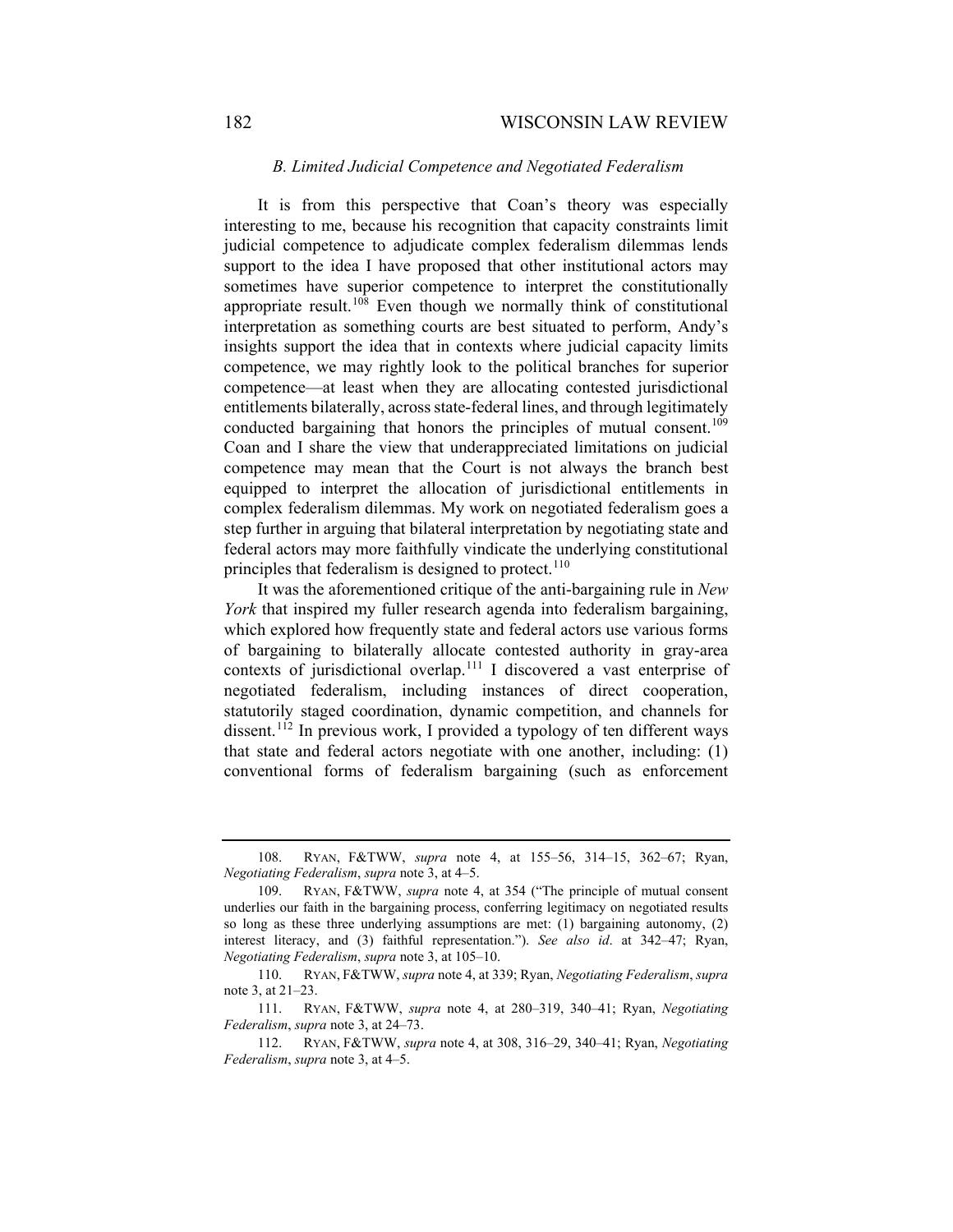negotiations or interest-group bargaining over lawmaking);<sup>[113](#page-18-0)</sup> (2) statefederal negotiations to reallocate authority (such as spending power bargaining, by which the federal government negotiates for access to authority otherwise constitutionally delegated to the states, or the congressional authorization of interstate compacts that allow states to encroach on areas of federal Commerce Clause authority);<sup>[114](#page-18-1)</sup> and (3) the statutorily-driven joint policymaking forums (which are advanced programs of cooperative federalism with elaborate systems of rules to encourage, facilitate, and organize bargaining between state and federal actors concurrently operating in selected corners of the gray area).<sup>[115](#page-18-2)</sup> Examples range from single-issue deal making to programmatic platforms to subtler forms of intersystemic signaling (for example, over marijuana policy<sup>116</sup>), but in each instance, the end result is some jointly constructed plan of action that takes account of both local and national interests and expertise.<sup>[117](#page-18-4)</sup>

In this previous work, I have offered a fuller theory of federalism interpretation that allocates roles among all three branches of government in different circumstances.<sup>[118](#page-18-5)</sup> However, the most controversial claim is that, at least when certain constraints of fair bargaining are met, bilateral intergovernmental bargaining around elusive jurisdictional lines can produce more constitutionally principled and pragmatically robust results than judicial administration.<sup>[119](#page-18-6)</sup> Given that the underlying federalism values—checks and balances, transparency and accountability, localism and nationalism, and interjurisdictional synergy—are largely procedural values for balancing different levels of public interest and expertise, I argue that the process of bilaterally negotiating results within gray-area federalism dilemmas can prove the most faithful means of vindicating the values that underlie federalism itself.

<span id="page-18-0"></span><sup>113.</sup> RYAN, F&TWW, *supra* note [4,](#page-1-0) at 283–87; Ryan, *Negotiating Federalism*, *supra* not[e 3,](#page-1-9) at 28–37.

<span id="page-18-1"></span><sup>114.</sup> RYAN, F&TWW, *supra* note [4,](#page-1-0) at 288–96 (discussing legal interest implicating the Commerce Clause, such as the interstate waterways and No Child Left Behind); Ryan, *Negotiating Federalism*, *supra* note [3,](#page-1-9) at 28–50.

<span id="page-18-2"></span><sup>115.</sup> RYAN, F&TWW, *supra* note [4,](#page-1-0) at 296–314, 359; Ryan, *Negotiating Federalism*, *supra* note [3,](#page-1-9) at 50–73 (discussing statutory programs that explicitly lay out how the different players are going to coordinate in the project of joint governance, such as the Coastal Zone Management Act and the Clear Air Act's treatment of mobile sources).

<span id="page-18-3"></span><sup>116.</sup> RYAN, F&TWW, *supra* note [4,](#page-1-0) at 311–13; Ryan, *Negotiating Federalism*, *supra* not[e 3,](#page-1-9) at 70–72.

<span id="page-18-4"></span><sup>117.</sup> *See, e.g.*, RYAN, F&TWW, *supra* not[e 4,](#page-1-0) at 268–72, 315–16, 339–41; Ryan, *Negotiating Federalism*, *supra* note [3,](#page-1-9) 50–73. This research relies on the negotiation theorist's definition of bargaining: a jointly constructed decision taken through an iterative process of communication. RYAN, F&TWW, *supra* note [4,](#page-1-0) at 268 n.12.

<sup>118.</sup> RYAN, F&TWW, *supra* note [4,](#page-1-0) at 370–71.

<span id="page-18-6"></span><span id="page-18-5"></span><sup>119.</sup> RYAN, F&TWW, *supra* note [4,](#page-1-0) at 367; Ryan, *Negotiating Federalism*, *supra*  not[e 3,](#page-1-9) at 136.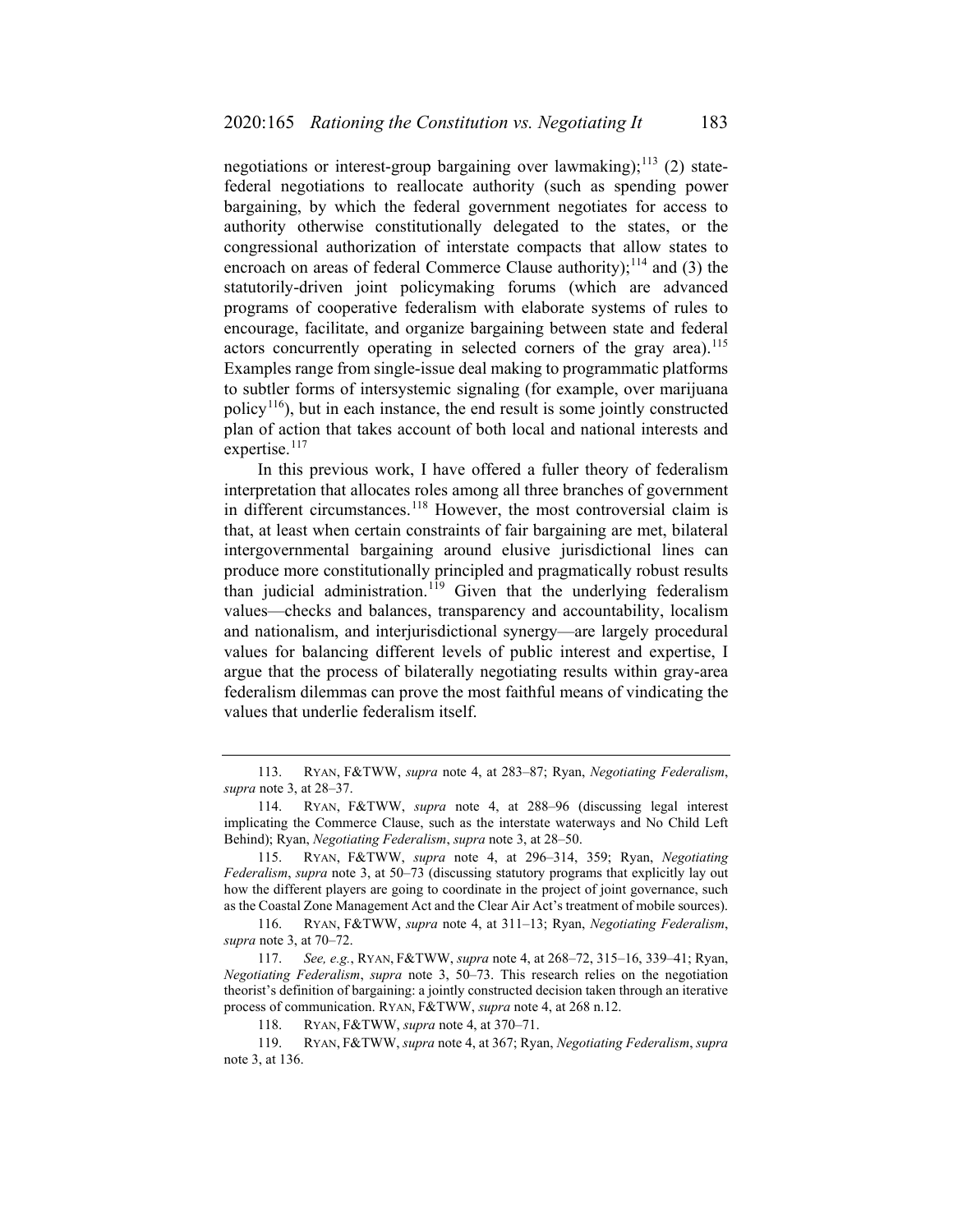We have already acknowledged that federalism interpretation involves an adjudication among competing incommensurate values that could be resolved in multiple possible ways, so it is illusory to think that a court alone can come to the "right answer."[120](#page-19-0) In federalism dilemmas, we are seeking the best possible answer among many, further reducing the edge that judicial adjudication holds over competing means of resolution. By producing a result that honors both local and national interests and expertise through a fair process of genuinely consensual negotiation, federalism bargaining may well advance those values better than a single judge or panel of judges on a court.[121](#page-19-1) Coan's capacity theory in *Rationing the Constitution* adds the potential corollary that federalism bargaining will almost certainly advance those values more effectively than a judicial panel administering a categorical, bright-line, necessarily over- and underinclusive rule—one whose primary claim to value is simply that it is easy for an overwhelmed judiciary to administer.<sup>[122](#page-19-2)</sup>

In adopting categorical rules of federalism interpretation, the Supreme Court has often framed its role in adjudicating federalism dilemmas as though it is policing a zero-sum game, $123$  in which a bright line separates state and federal prerogative, and wherever the Court draws that line determines what one side wins and what the other side loses.<sup>[124](#page-19-4)</sup> By excluding the possibility of nuance and overlap, categorical rules reify this simplistic, zero-sum view of federalism. But as I've argued previously, the line between state and federal power is itself a project of ongoing negotiation, and the best federalism-sensitive governance often incorporates multiscalar contributions that can reward both sides of the continuum in the ways that matter to them.<sup>[125](#page-19-5)</sup> The intergovernmental federalism bargaining I've described belies this outdated zero-sum view, increasing the prize available to both sides by ensuring that policy is formed with attention to both local and national concerns and competence, empowering interests on both sides of the line.<sup>[126](#page-19-6)</sup>

Coan's work is important to this line of reasoning, because it suggests how the limits of judicial capacity can operate to dumb-down the Court's

<sup>120.</sup> *See supra* Part II.A.

<span id="page-19-1"></span><span id="page-19-0"></span><sup>121.</sup> RYAN, F&TWW, *supra* note [4,](#page-1-0) at 367; Ryan, *Negotiating Federalism*, *supra*  not[e 3,](#page-1-9) at 134–35.

<span id="page-19-3"></span><span id="page-19-2"></span><sup>122.</sup> COAN, *supra* note [1,](#page-0-4) at 19–31; RYAN, F&TWW, *supra* note [4,](#page-1-0) at 356–61; Ryan, *Negotiating Federalism*, *supra* not[e 3,](#page-1-9) at 121–28.

<sup>123.</sup> Erin Ryan, *Negotiating Federalism Past the Zero-Sum Game*, 38 ADMIN. & REG. L. NEWS 4, 4 (2012).

<span id="page-19-4"></span><sup>124.</sup> RYAN, F&TWW, *supra* note [4,](#page-1-0) at 267–70; Ryan, *Negotiating Federalism*, *supra* not[e 3,](#page-1-9) at 84–86.

<span id="page-19-5"></span><sup>125.</sup> RYAN, F&TWW, *supra* note [4,](#page-1-0) at 268–72, 315–16, 339–41; Ryan, *Negotiating Federalism*, *supra* not[e 3,](#page-1-9) at 110–27.

<span id="page-19-6"></span><sup>126.</sup> RYAN, F&TWW, *supra* note [4,](#page-1-0) at 267–71; Ryan, *Negotiating Federalism*, *supra* not[e 3,](#page-1-9) at 4–8.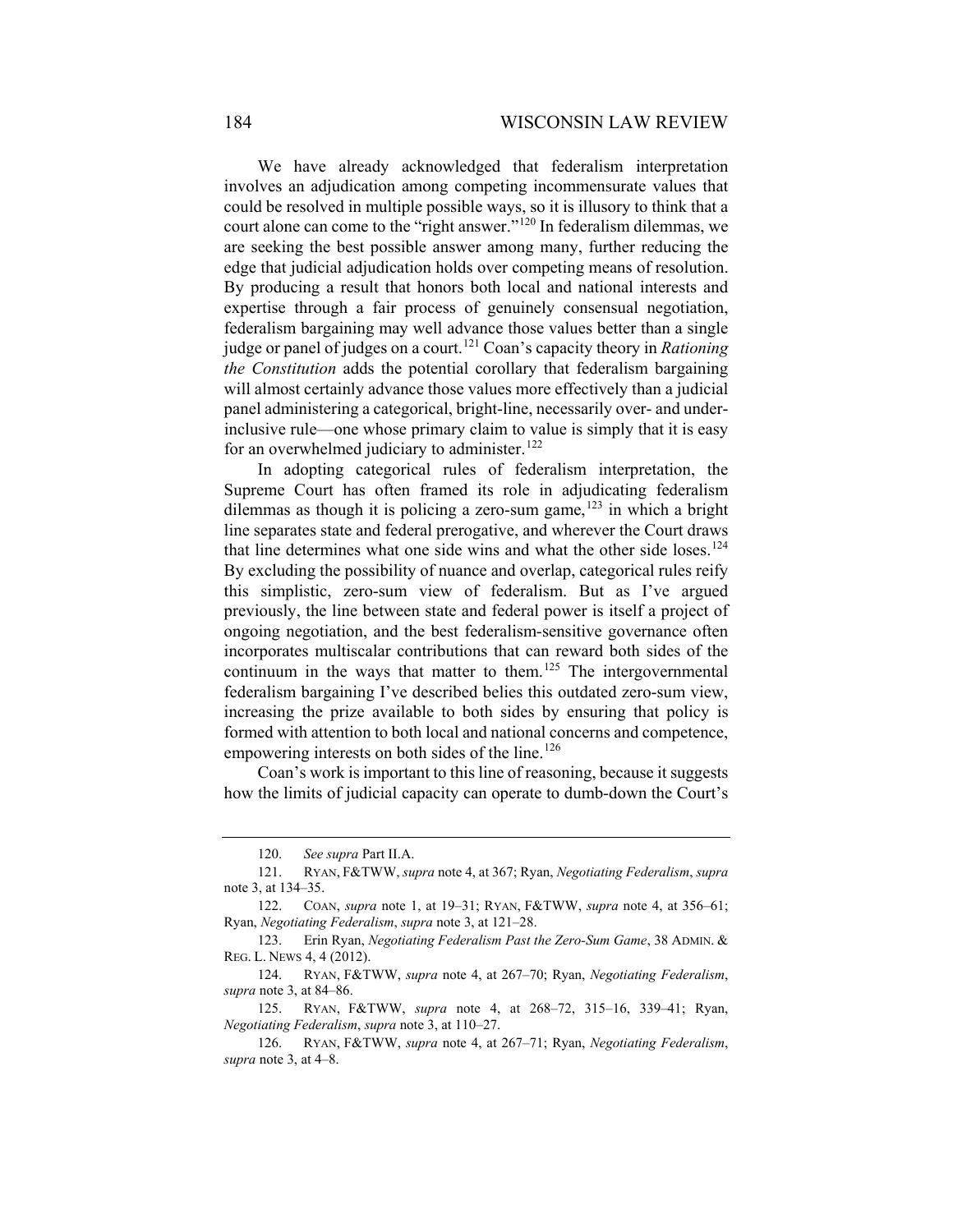federalism jurisprudence, reducing it to rules of categorical prerogative<sup>[127](#page-20-0)</sup> that run counter to the more sophisticated mechanics of joint decisionmaking that has allowed our multijurisdictional system of governance to thrive.<sup>[128](#page-20-1)</sup> If he's right, it's all the more worth considering the ways in which negotiated federalism can be a legitimate form of constitutional interpretation, especially in those realms in which courts lack capacity to do more than offer categorical rules.

I could obviously say much more about all this, but instead, I'll turn now to some of the limits of Coan's insightful work that we should nevertheless also consider.

#### III. WHEN IN THE GLASS HOUSE…

This Part explores some potential limits of the Capacity theory as Coan has presented it. In turning to them here, I begin with the implied corollary to the scientific aphorism I quoted earlier: "some models are useful, but all are wrong." $129$  In this case, as with all others, while there are clearly some very useful aspects to the Capacity model, there are also some that bear further scrutiny. In particular, and notwithstanding Coan's robust critique of categorical rules, it seems that Coan inadvertently applies one himself—conflating some of the critical distinctions we should recognize between the categorical deference that the Court applies in some contexts and the deferential but discretionary review that it applies in others. In addition, Coan distinguishes the Capacity model from the Attitudinal, Legalist, and Strategic models of judicial interpretation that preceded it, and argues that Capacity is superior to all—but I'll argue that the Capacity model has a more symbiotic than antagonistic relationship with them, and indeed, is already accounted for within them.

#### *A. Avoid Stone-Throwing*

I begin with Andy's ironic use of overly categorical thinking to characterize Supreme Court decision-making in high-stakes and highvolume domains. In critiquing what he sees as the Court's tendency to oversimplify complexity with crude categorical decision rules, Coan nevertheless sets forth a model that is at least partially built on a simplifying categorical analysis. This little irony preoccupied me throughout the book (prompting reflection of the conventional advice to people in glass houses). Coan ably critiques the Court's tendency to apply

<sup>127.</sup> COAN, *supra* not[e 1,](#page-0-4) at 19–31.

<span id="page-20-1"></span><span id="page-20-0"></span><sup>128.</sup> RYAN, F&TWW, *supra* note [4,](#page-1-0) at 368–72, 315–16, 339–41; Ryan, *Negotiating Federalism*, *supra* not[e 3](#page-1-9) at 91–92.

<span id="page-20-2"></span><sup>129.</sup> *See* The Royal Statistical Society, *supra* note [51](#page-8-6) (citing the original aphorism: "[a]ll models are wrong, but some are useful.").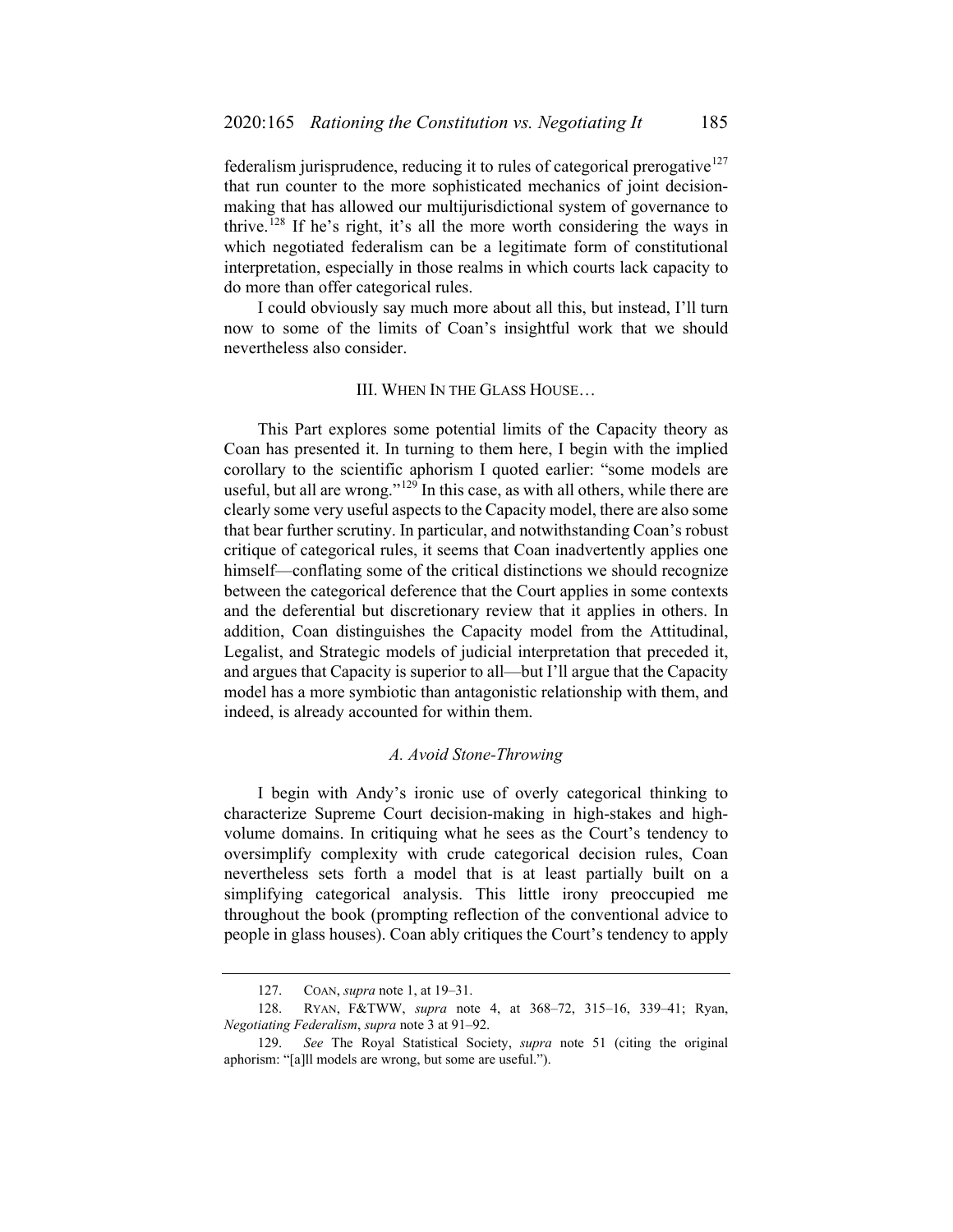ill-fitting categorical rules where flexible standards are needed for the purpose of judicial economy,<sup>[130](#page-21-0)</sup> but Coan's own analysis also threatens to oversimplify the Court's performance by overgeneralizing important distinctions in the rules it deploys. I generally agree with the broad outlines of Coan's argument, so I don't want to overstate this point, but in some of the areas of law he critiques, the Court's jurisprudence is more complex than the book gives credit for.

For example, Coan is right that the Court applies overly rigid brightline rules in some areas of its federalism jurisprudence, including the categorical  $10^{th}$  Amendment anti-commandeering rule<sup>[131](#page-21-1)</sup> (where, in past work, I have also argued that a standard allowing at least some forms of consensual bargaining would make more sense).<sup>[132](#page-21-2)</sup> However, I'm not sure his analysis applies in all areas of the Court's federalism jurisprudence even some of the specific realms he considers in the book, like the judicial treatment of the Commerce and Spending powers. As Coan suggests, the Court does apply a bright-line rule to bar intentional discrimination under the Commerce Clause, $133$  but at the same time, it assesses nondiscriminatory measures under the dormant aspect of the Commerce Clause using the *Pike* balancing test, a flexible standard.<sup>[134](#page-21-4)</sup> The force of the *Pike* balancing test may be waning at the moment,<sup>[135](#page-21-5)</sup> but for decades, it has balanced the burden on Commerce against the relative putative local benefits.[136](#page-21-6) There's no finessing this—the Court deployed a vague, flexible, context-responsive standard in interpreting Congress's reach under the Commerce Clause, which the Capacity theory pointedly asserts the Court should not do.

Similarly, Coan characterizes the Court's Spending Clause jurisprudence as a blanket grant of deference to Congress, enabling

<sup>130.</sup> COAN, *supra* not[e 1,](#page-0-4) at 49, 62, 70.

<sup>131.</sup> *New York v. United States*, 505 U.S. 144, 161 (1992).

<sup>132.</sup> Ryan, *Federalism at the* Cathedral, *supra* not[e 72,](#page-11-6) at 66.

<span id="page-21-3"></span><span id="page-21-2"></span><span id="page-21-1"></span><span id="page-21-0"></span><sup>133.</sup> COAN, *supra* note [1,](#page-0-4) at 63 ("The Court formalized this categorical rule of deference in the rational basis test announced in *Katzenbach v. McClung*, which upheld Title II of the Civil Rights Act of 1964 as a valid exercise of the commerce power. Simply put, where legislators 'have a rational basis for finding a chosen regulatory scheme necessary to the protection of commerce,' the Court held, 'our investigation is at an end.' Suffice it to say, this test is very easily satisfied." (quoting *Katzenbach v. McClung*, 379 U.S. 294, 304 (1964)).

<sup>134.</sup> *Pike v. Bruce Church, Inc.*, 397 U.S. 137, 142 (1970).

<span id="page-21-6"></span><span id="page-21-5"></span><span id="page-21-4"></span><sup>135.</sup> The Roberts Court has cast doubt on the future of the *Pike* balancing test in *United Haulers*, where Justice Roberts wrote: "There is a common thread to [the plaintiff's] arguments: They are invitations to rigorously scrutinize economic legislation passed under the auspices of the police power. There was a time when this Court presumed to make such binding judgments for society, under the guise of interpreting the Due Process Clause [referencing *Lochner v. New York*, 198 U.S. 45 (1905)]. We should not seek to reclaim that ground for judicial supremacy under the banner of the dormant Commerce Clause." *United Haulers Ass'n v. Oneida-Herkimer Solid Waste Mgmt. Auth.*, 550 U.S. 330, 347 (2007).

<sup>136.</sup> Ryan, *Federalism at the* Cathedral, *supra* not[e 72,](#page-11-6) at 22.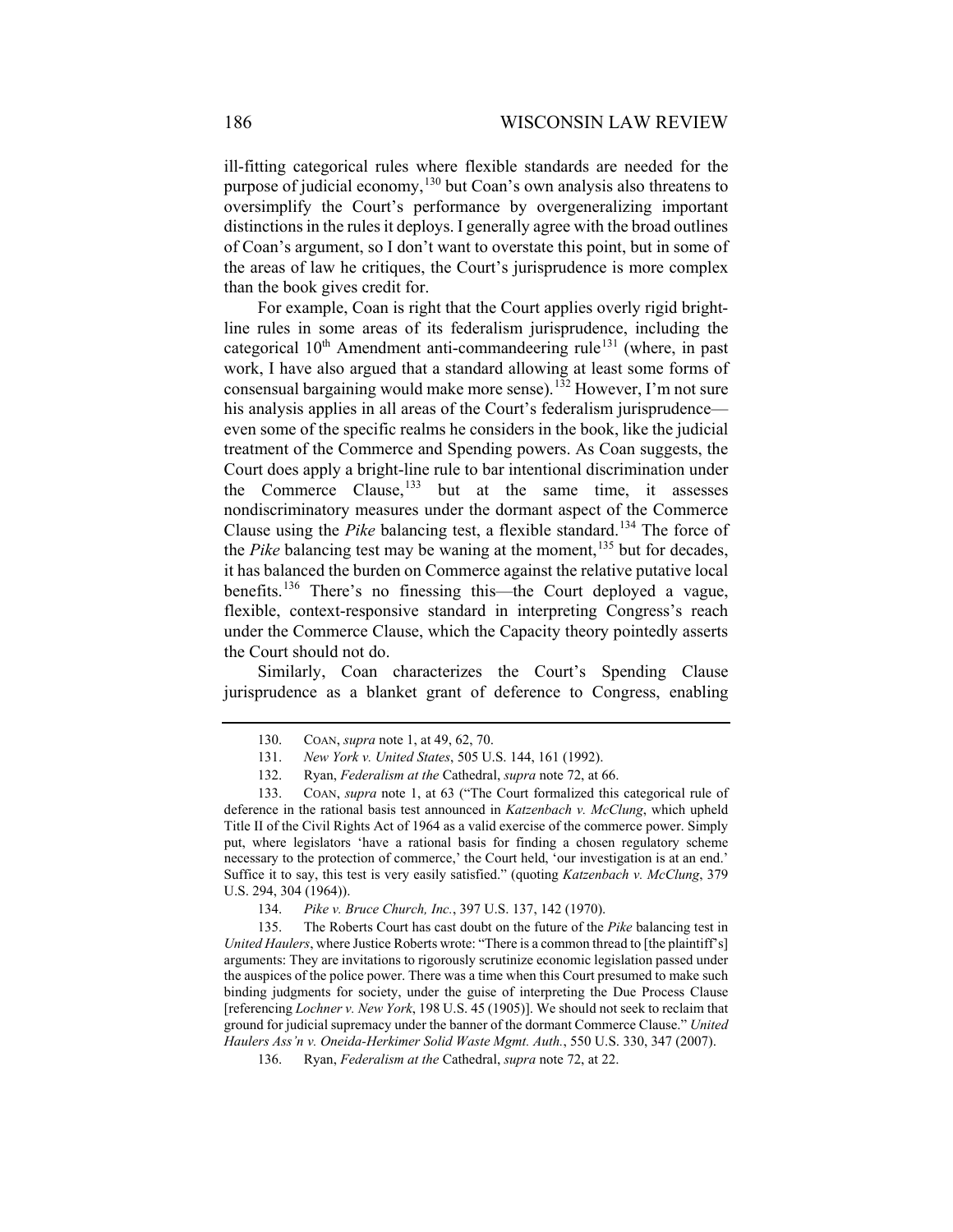virtually any jurisdictional bargain that Congress trades for with federal funds to pass muster,  $137$  but in its most recent spending power decision, *National Federation of Independent Businesses*, the Court articulated a notoriously vague rule confounding that blanket deference with a vague standard.<sup>[138](#page-22-2)</sup> Under the new rule, Congress may not condition a state's receipt of certain federal funds within an entrenched spending power partnership on that state's assent to an independent program if the funds at stake are so substantial that the threat of losing them operates to coerce the state's consent.<sup>[139](#page-22-3)</sup> It effectively proscribes Congress from bullying a state into accepting a program it doesn't want by leveraging the state's reliance on a large and long-standing but unrelated federally supported program, <sup>[140](#page-22-4)</sup> but as even Coan concedes, the new rule is riddled with uncertainty about how to distinguish related and unrelated programs, and how big a reliance interest must be before the rule is triggered.<sup>[141](#page-22-5)</sup> Scholars siding with the dissenting voice in this case have complained that nobody really knows what this test means.<sup>[142](#page-22-6)</sup>

<span id="page-22-0"></span>Even *South Dakota v. Dole*,<sup>[143](#page-22-7)</sup> the gold standard for adjudicating Spending Clause disputes—and the case that Coan relies on for his assertion of blanket deference—arguably includes a standard, albeit a deferential standard.<sup>[144](#page-22-8)</sup> In *Dole*, the Court held that Congress may place conditions on states' receipt of federal funds so long as they (1) promote the general welfare, (2) are unambiguous, (3) are reasonably related (or "germane") to the federal interest, (4) do not induce independent constitutional violations, and  $(5)$  are not coercive.<sup>[145](#page-22-9)</sup> The third factor, the "germaneness" inquiry, requires a discretionary assessment of whether the conditions are reasonably related to the putative federal interest.<sup>[146](#page-22-10)</sup> Indeed, but the debate among the justices hearing the challenge to the National Minimum Drinking Act in *Dole* bitterly debated the application of the

<span id="page-22-2"></span><span id="page-22-1"></span><sup>137.</sup> COAN, *supra* note [1,](#page-0-4) at 77–80 (discussing that since the Supreme Court's spending power decision in *South Dakota v. Dole*, 483 U.S. 203 (1987), "the consensus view of commentators, supported by twenty-five years of decisions following *Dole*, was that the decision represented a blank check to Congress.").

<sup>138.</sup> *Nat'l Fed'n of Indep. Bus. v. Sebelius*, 567 U.S. 519, 574–85 (2012).

<sup>139.</sup> *Id.*

<sup>140.</sup> *See id.* at 581–82; *Spending Power*, *supra* note [49,](#page-7-11) at 1030.

<sup>141.</sup> COAN, *supra* not[e 1,](#page-0-4) at 66.

<span id="page-22-7"></span><span id="page-22-6"></span><span id="page-22-5"></span><span id="page-22-4"></span><span id="page-22-3"></span><sup>142.</sup> *See e.g.*, Ryan, *Spending Power*, *supra* note [49,](#page-7-11) at 1022; Samuel R. Bagenstos, *The Anti-Leveraging Principle and the Spending Clause After* NFIB, 101 GEO. L.J. 861, 866–73 (2013).

<sup>143.</sup> 483 U.S. 203 (1987).

<sup>144.</sup> *Id.* at 207–08.

<sup>145.</sup> *Id.*

<span id="page-22-10"></span><span id="page-22-9"></span><span id="page-22-8"></span><sup>146.</sup> Ryan, *Spending Power*, *supra* note [49,](#page-7-11) at 1015; Bagenstos, *supra* note [142,](#page-22-0)  at 918.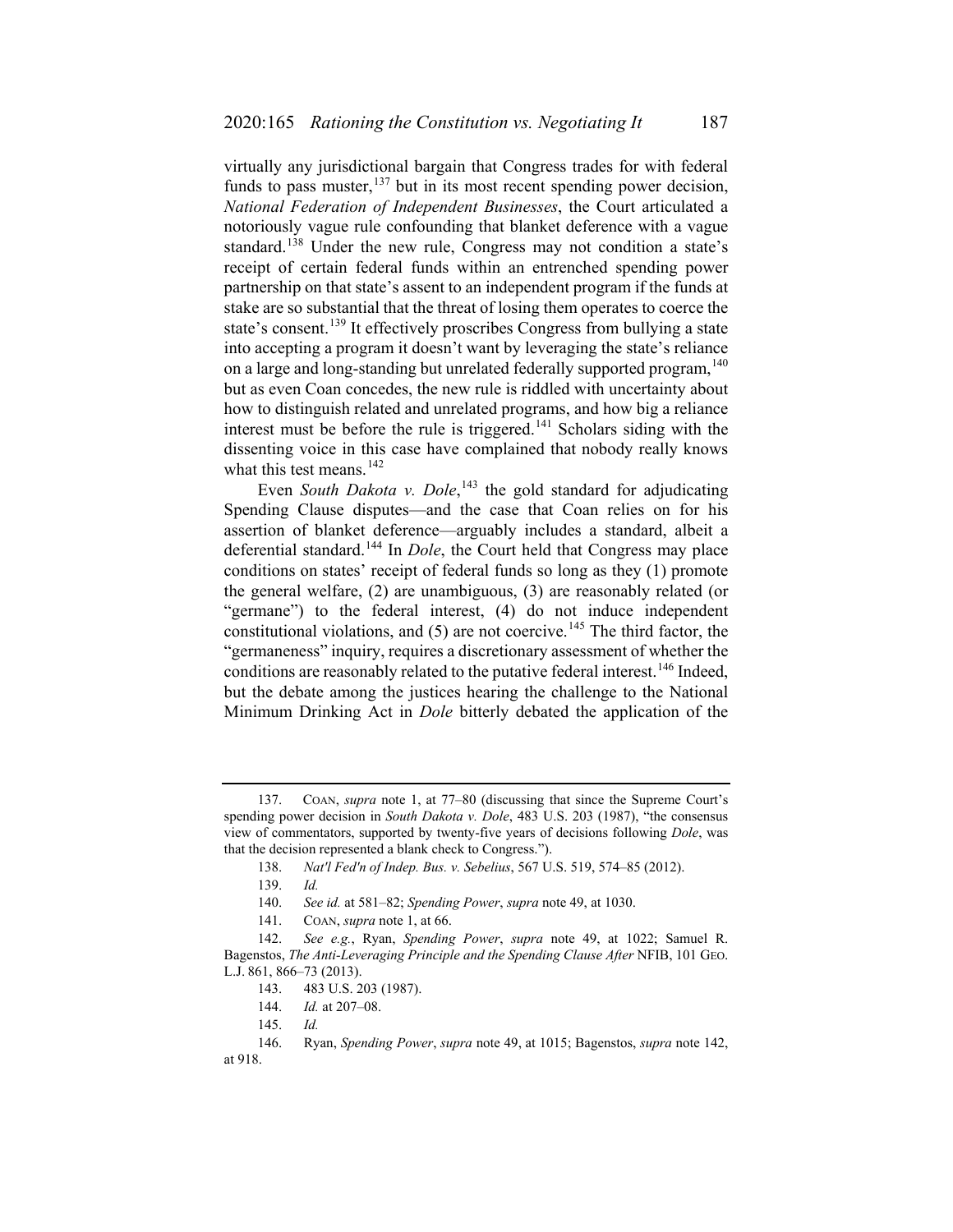germaneness criteria to the facts<sup>[147](#page-23-0)</sup>—demonstrating that while the standard may be applied deferentially, it cannot be considered a bright-line rule of categorical deference.

Coan also considers the Court's rules for assessing alleged regulatory takings as an example of categorical deference, $148$  even though the seminal *Penn Central* regulatory balancing test is expressly framed as a discretionary balancing test among three orthogonal factors.<sup>[149](#page-23-2)</sup> Under that test, the adjudicator does not categorically defer to the government: it must weigh the economic impact of the regulation on the owner, the extent it interferes with the owner's reasonable, investment-backed expectations, and the character of the government action.<sup>[150](#page-23-3)</sup>

Coan's answer to this critique is doubtlessly that while these legal rules are *framed* as standards, they are actually *applied* as categorical deference, and thus consistent with his argument.<sup>[151](#page-23-4)</sup> No conditional spending deals have ever failed the *Dole* standard, and regulatory takings challenges rarely succeed (at least in federal court).<sup>[152](#page-23-5)</sup> But here's where Coan's categorical analysis conflates two significantly different legal phenomena: deferential standards are not interchangeable with categorical deference. He's certainly right that many of these standards are applied very deferentially, but that's not the same thing as deference without discretion, and conflating the two masks some important regulatory nuance operating in the background, on the supply side as well as the demand side.

Even seldom violated standards do regulatory work that is distinctive from the automated line-drawing of nondiscretionary deference. When there is categorical deference, we already know the answer before the question in each case has even been framed. But deferential standards allow courts to appropriately defer to legislative judgement while still preserving the option to police for abuses. The factors in a deferential standard have meaning. Institutional actors think about them while crafting laws and later deciding whether to fight or to fold if they are challenged. By outlining the factors that a reviewing court will consider,

<span id="page-23-1"></span><span id="page-23-0"></span><sup>147.</sup> *Dole*, 483 U.S. at 208–09. Writing for the majority, Justice Rehnquist found the germaneness test satisfied, while Justice O'Connor, writing for the dissent, did not. *Id.*  at 208–16.

<sup>148.</sup> COAN, *supra* not[e 1,](#page-0-4) at 149–51.

<sup>149.</sup> *Penn Cent. Transp. Co. v. City of N.Y.*, 438 U.S. 104, 124 (1978).

<sup>150.</sup> *Id.* at 124.

<sup>151.</sup> COAN, *supra* not[e 1,](#page-0-4) at 83–87.

<span id="page-23-5"></span><span id="page-23-4"></span><span id="page-23-3"></span><span id="page-23-2"></span><sup>152.</sup> However, the same cannot be said of regulatory takings claims made in state courts, on the basis of the same test. *See, e.g.*, *De Cook v. Rochester Int'l Airport Joint Zoning Bd.*, 796 N.W.2d 299 (Minn. 2011) (holding that the government engaged in a regulatory taking under the *Penn Central* test); *see also Phillips v. Montgomery County* 442 S.W.3d 233 (Tenn. 2014) (using the *Penn Central* test to hold that the landowners' claim of a regulatory taking was sufficient to survive a motion to dismiss).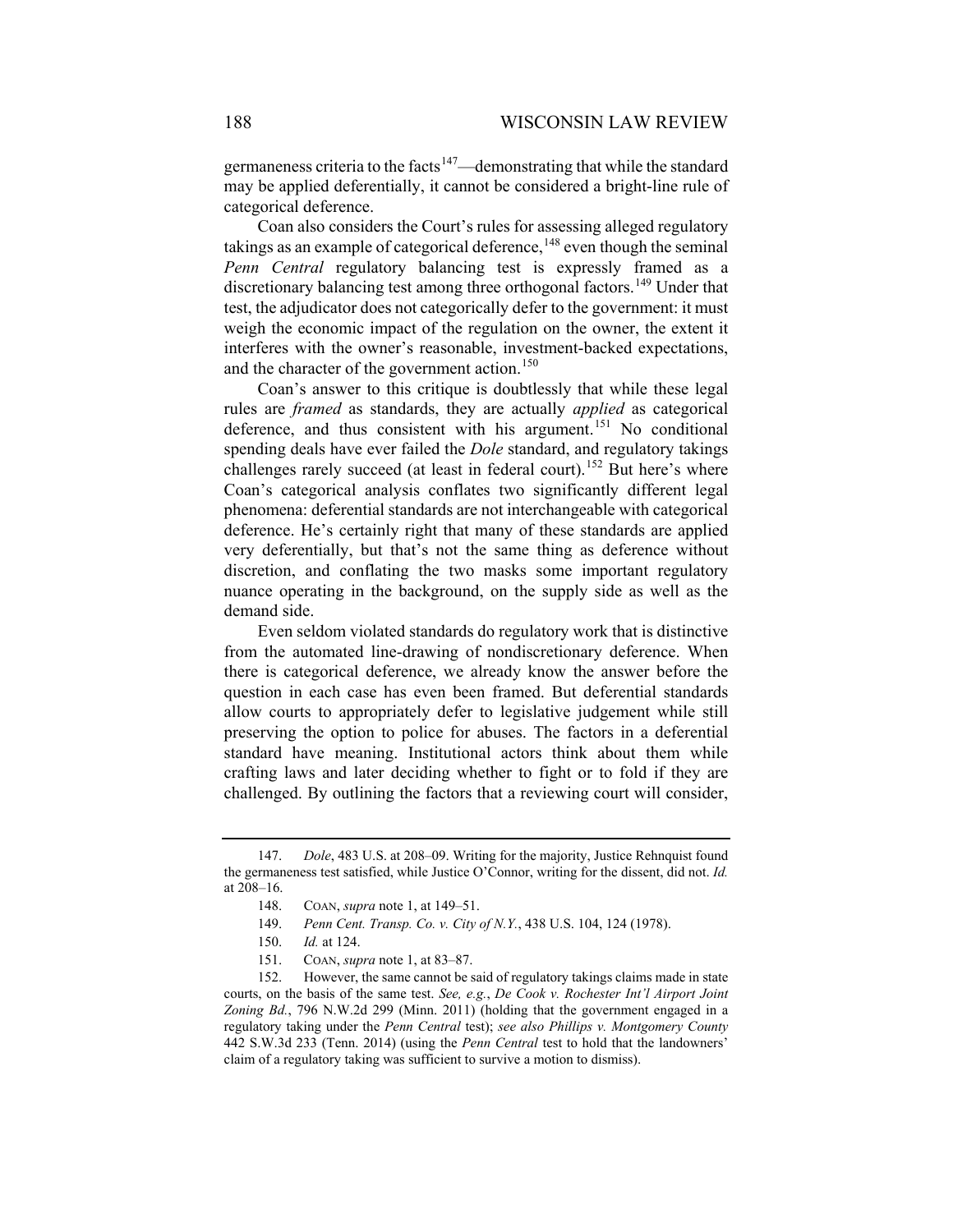such standards can provide incentives for regulatory actors to plan on the basis of set criteria, to avoid the force of the rule in litigation. They can influence stakeholder decisions about litigation, and establish the parameters for bargaining.<sup>[153](#page-24-0)</sup>

They can also provide important guidance around which parties can structure their behavior, as in the context of regulatory takings. Even though the *Penn Central* balancing test is seldom failed, the three factors introduce substantive considerations that can operate to constrain regulatory activity to stay within the boundaries of the deference courts are likely to afford them.

Moreover, deferential standards can be used to set a federal regulatory floor that state courts and legislatures can meet or exceed, providing another important intersection between judicially crafted rules and standards in the federalism context. For example, the Supreme Court did exactly this in its treatment of economic development takings in *Kelo v. New London*, [154](#page-24-1) in which it set forth a rule of categorical deference, but invited states to take a more stringent position.<sup>[155](#page-24-2)</sup> And indeed, at least half the state have done since then, either by judicial or legislative rule-making.<sup>[156](#page-24-3)</sup> So conflating deferential standards with categorical deference shortchanges the distinction, and failing to acknowledge the nuance here limits the utility of the theory.

#### *B. Covert Cooperation Among Competing Models*

Finally, I want to discuss the relationship between the capacity model and the other models that Coan argues it outperforms. There is certainly much value to be gleaned from Coan's capacity theory for understanding constitutional rulemaking, especially when it is used in combination with other models—but I'm not sure that it stands on its own as reliably as it sets out to do.

The model is very convincing in some important ways, but of course, it would be even more convincing if all the justices always acted in ways the model anticipates. Yet that rarely happens. As even Coan acknowledges, for example, both Justice Cardozo and Justice Thomas have rejected categorical deference in the context of the Commerce Clause

<span id="page-24-1"></span><span id="page-24-0"></span><sup>153.</sup> Ryan, *Negotiating Federalism*, *supra* note [3,](#page-1-9) at 133–34; Ryan, EFTWW, *supra* not[e 78,](#page-12-0) at 366–67.

<sup>154.</sup> *Kelo v. City of New London*, 545 U.S. 469 (2005).

<sup>155.</sup> *Id.* at 489–90.

<span id="page-24-3"></span><span id="page-24-2"></span><sup>156.</sup> *See* Marc Mihaly & Turner Smith, Kelo's *Trail: A Survey of State and Federal Legislative and Judicial Activity Five Years Later*, 38 ECOLOGY L.Q. 703 (2011); Harvey M. Jacobs & Ellen M. Bassett, *After "*Kelo*" Political Rhetoric and Policy Responses*, LAND LINES, Apr. 2012, at 14–15 ("Following the invitation of the court, [fortythree] states adopted laws that appear to challenge *Kelo* . . .").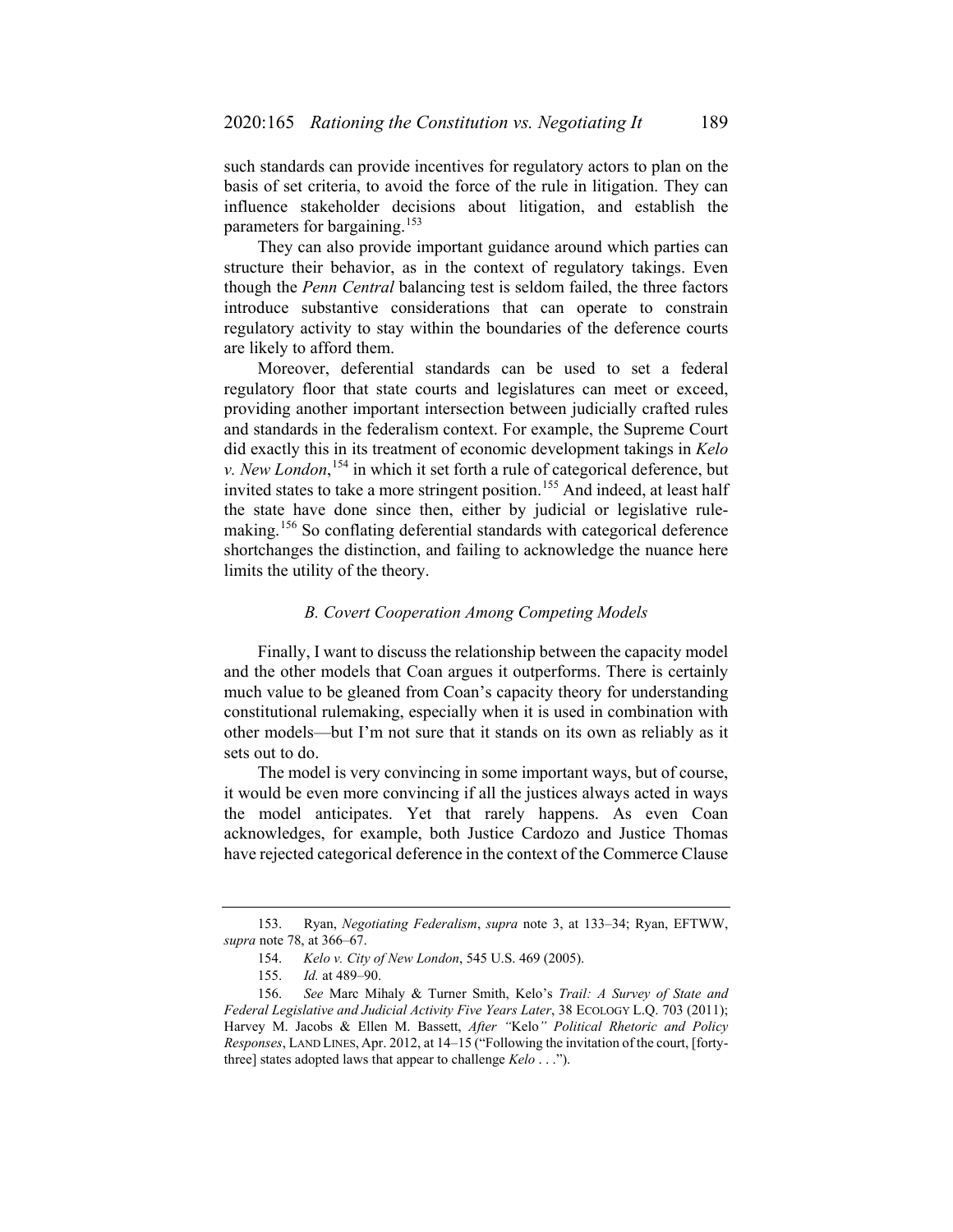in different contexts.<sup>[157](#page-25-0)</sup> Coan celebrates Justice Cardozo's proposed standard in *Carter Coal* as an alternative to categorical deference.<sup>[158](#page-25-1)</sup> Even though they are both minority views, the capacity model predicts that justices shouldn't take these positions—which means that there must be something else also operating in the background—some other model or models to explain what else is driving these justices to go in these different directions. So capacity can't be the only theoretical model that is doing work, or operating in the background of interpretive decision-making by the Court.

In the end, I had to question the severity of the isolation that Coan creates around the constraints of capacity, in opposition to the other models he identifies, such as the legalist, attitudinal, and strategic models. Because in the end, I see the Capacity Model not just as something in opposition to these other models, but as something already baked into these other models in fundamental ways. There is clear symbiosis between capacity and each of the others, and perhaps all of them together. After all, concern for judicial capacity is both a legalist and attitudinal concern, and with strategic implications as well. Doctrinal concerns for administrability are a capacity-driven concern. "Legalist" adherence to principles of judicial restraint reflect embedded administrability concerns about preserving national uniformity and predictability within minimum professional standards. Strategic agendas break down if judges create decision rules that cannot be effectively administered within the present system.

Even Coan recognizes the synergy that must exist among these models, even as he argues that the capacity model is superior,<sup>[159](#page-25-2)</sup> but I'm not as sure as he is that it's truly possible to isolate them from one another. Capacity is just as important an element in these other models, just as these other models are implicitly bound up with the capacity model's concern for legitimacy and results—because otherwise, the justices would not care about achieving minimal professional standards or disuniformity across the federal circuits. Indeed, the very underpinnings of the capacity model necessarily implies legalist and strategic considerations. The Court could decide as many cases as it wants to by flipping a coin, but it doesn't take that route, because it is too committed up those (pesky) legalistic principles of due process and the rule of law. So I agree with Coan that it's useful to be able to distinguish these as separate inputs to an overall model of Supreme Court decision-making, but in the end, I see them as much more intertwined than his book suggests.

<sup>157.</sup> COAN, *supra* not[e 1,](#page-0-4) at 60–62.

<span id="page-25-2"></span><span id="page-25-1"></span><span id="page-25-0"></span><sup>158.</sup> *Id.* at 70 (explaining that Justice Cardozo's approach seems "more consistent with both constitutional text and constitutional structure than any of the Court's categorical limits . . .").

<sup>159.</sup> *See* COAN, *supra* note [1,](#page-0-4) at 47–50.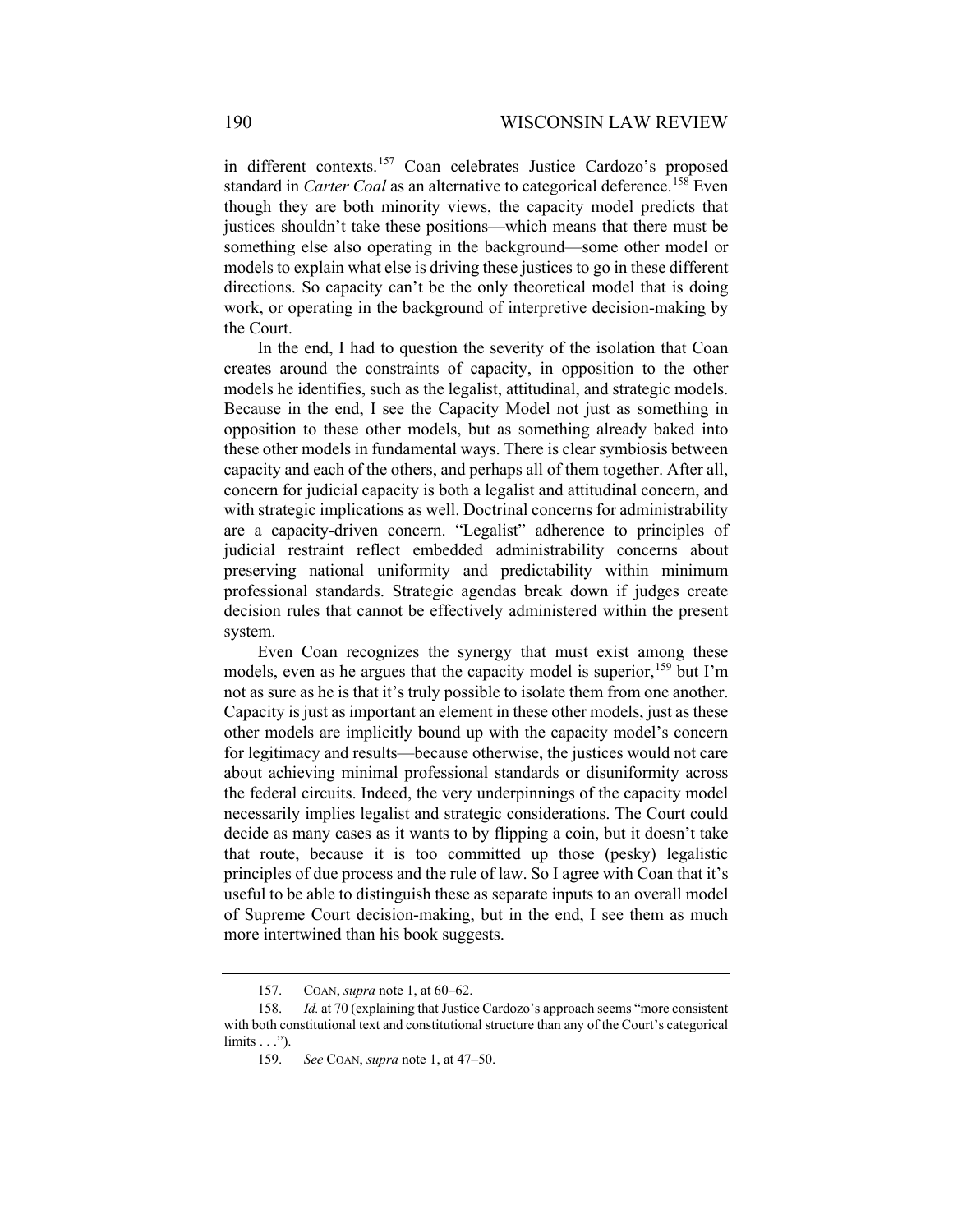# CONCLUSION: AN INVITATION TO NORMATIVE ANALYSIS

I conclude with an open invitation for Coan, now that he has opened this Pandora's Box, to give us the normative analysis that his positive account so sorely begs. Andy, now that we fully understand all the problems limited judicial capacity can create for good judicial administration and good governance in general—what does the path forward look like?

Having provided this powerful account of how capacity constraints predetermine Supreme Court decision-making, I'd encourage Coan to think more seriously about the appropriate remedy for the problems he has identified. He makes a strong case that limited judicial capacity can lead to suboptimal judicial decision-making, especially in legal realms threatened by high volumes of high-stakes litigation. Still, I'm not clear on what he thinks we should do about this, and one could draw markedly different conclusions from his analysis.

If we are convinced by his account of all the problems that can flow from limited judicial capacity, is the right answer is to simply increase capacity? Should we expand the federal judiciary by hiring more personnel who can spent more time and energy dealing with the intricacies and nuances of constitutional dilemmas in each case and controversy in which they arise? Will seating more federal judges enable the Supreme Court to articulate more of the context-responsive standards that he, Justice Cardozo, and I might prefer?

Or, alternatively, is the proper conclusion from Coan's work that we should have *fewer* judges? Should we reduce the size and importance of the judiciary, shifting some of that interpretive authority to the political branches instead, because courts are inevitably incapable of managing the responsibilities we heap upon them with the requisite care? Is the promise of individualized judicial review more a pipe-dream than an actualizable reality? Should we accordingly concede defeat and reduce the judicial role, because courts are inherently ill-equipped to deal with high-volume, highstakes issues in the first place? Will capacity issues, like a chicken and egg problem, always strain judicial competence, because the more finely grained review they can provide, the more litigation will chase after those resources until they are limited once again?

Coan's palpable frustration with what he sees as the failures and limitations of judicial review almost seems to call for this kind of solution, though it would produce formal structural deference to the political branches that may be similar to what he critiques now. This would enable legislative and regulatory dispute resolution at a more fine-grained level, and with more limited judicial oversight, perhaps not unlike the categorical judicial deference Coan critiques here—but at least we would be up front about what we were doing. Another potential result could be more negotiations among the relevant stakeholders—something my own work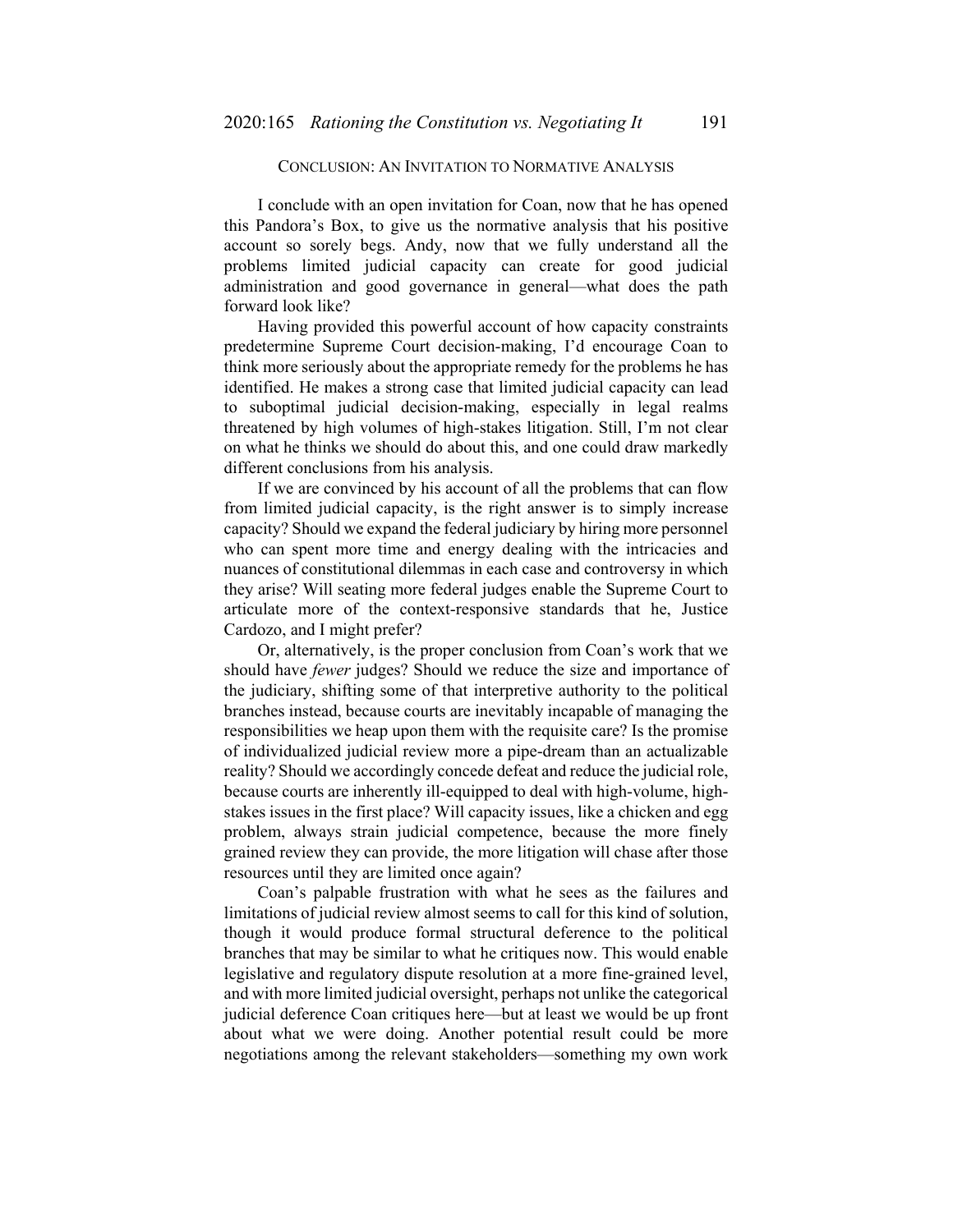might seem to champion—but even I don't believe that negotiation is the appropriate tool for resolving conflict in all contexts.<sup>[160](#page-27-0)</sup> It can work in the federalism context, where incommensurate values within legal realms of heightened jurisdictional uncertainty creates a forum amenable to bilaterally negotiated consensus, but I'm not sure that negotiation is the right answer when it comes to adjudicating equal protection in contexts of extreme power imbalances, often involving the civil rights of the vulnerable. We don't generally think that people should bargain over human rights.

And while upstarts like me and Coan will still argue at the margins, maybe—just maybe—the judiciary is roughly right about the restraint with which it administers its own role, at least in general. Imagine what the legal world would look like if the Court did *not* treat legislative and executive rulemaking with so much deference in high stakes, high volume arenas? Right now, the Court saves the power to reject duly enacted laws and regulation as a big stick that it holds in the background, while it speaks more softly in the foreground through deferential standards. So long as the stick is there, it has meaning. But if we reversed those postures, imagine the potential for judicial tyranny, and the political turmoil it would unleash. The complaints we regularly hear today about judicial lawmaking under the Court's current practices would seem quaint.

So at least in general, perhaps this is the better balance, and we can affirm the prevalence of deferential judicial rules for principled reasons that go beyond the principle-neutral acknowledgement of the limits of judicial capacity. Even so, the same might *not* be true for bright line rules created by the Court that are *not* deferential. When the Court strikes down duly-enacted lawmaking, perhaps that is when it owes the more nuanced consideration that Coan and I advocate for. My own personal take is that when the core constitutional promises associated with human rights are implicated, the Court is on its most solid ground in rejecting federal lawmaking under a bright line rule (for example, against race discrimination). But when it engages structural constitutional promises that are almost never as substantively clear, bright-line rules are perhaps more perilous.<sup>[161](#page-27-1)</sup>

<span id="page-27-0"></span><sup>160.</sup> RYAN, F&TTW, *supra* note [4,](#page-1-0) at 354–55 ("To reiterate the critical caveats, the interpretive potential within federalism bargaining does not mean that every bargain between state and federal actors will always be faithful to federalism, nor does it mean that all federalism-sensitive governance should be negotiated.").

<span id="page-27-1"></span><sup>161.</sup> *Id.* at 348–49 ("In contrast to adjudicating rights, a substantive realm in which the Constitution's directions are relatively clear, the adjudication of federalism draws on penumbral implications in the text that leave much more to interpretation. The boundary between state and federal authority is implied by structural directives such as the enumeration of federal powers in Article I and the retention of state power in the Tenth Amendment, but neither commands the clarify of commitment that the Constitution makes to identifiable individual rights . . .").